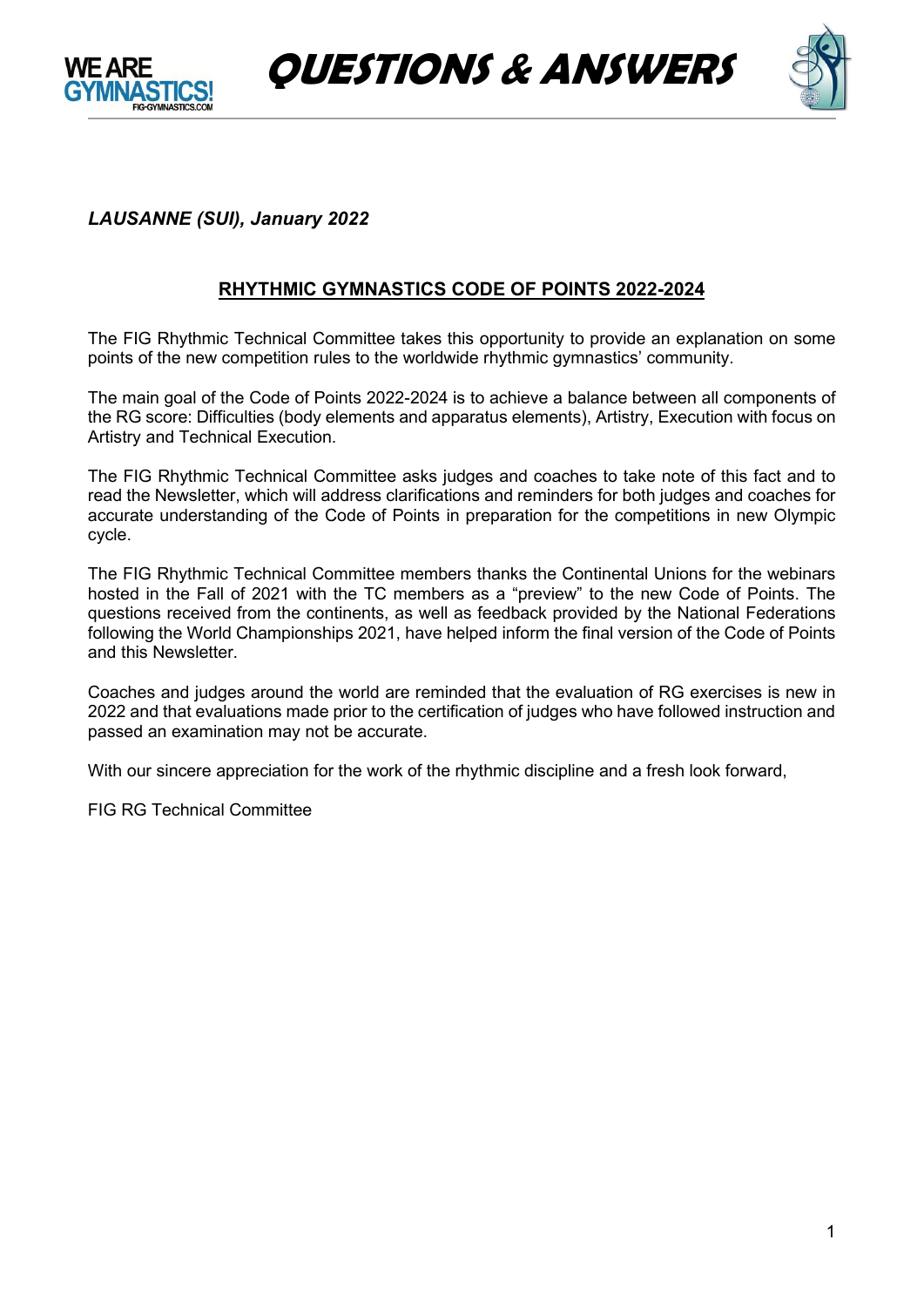





# **QUESTIONS AND ANSWERS**

# **INDIVIDUAL EXERCISES**

# **GENERALITIES**

**1. What is the penalty for non-conforming apparatus?**

No Penalty. No gymnast is authorized to compete with unapproved apparatus (#8.1.2).

**2. Penalty by Line Judge: #3 (Table #14) "if a gymnast finishes the exercise outside the official floor area = 0.30." Does the Line Judge also take the Penalty for gymnast leaving the official floor area?** 

**Example: Gymnast drops the apparatus and it rolls out of the floor area. Gymnast leaves the floor area to retrieve and music stops before she comes back in the floor area. What is the Penalty taken by the Line Judge here?**

The Penalties are:

- 0.30 point for the apparatus leaving the official floor area
- 0.30 point for the gymnast leaving the official floor area
- 0.30 point for the gymnast finishing the exercise outside the official floor area
- **3. Initial apparatus lost outside carpet and returns, replacement apparatus taken, initial apparatus voluntarily removed. What should be the Penalty?**

Penalty**:** 0.30 point for the apparatus leaving the official floor area (no penalty for initial apparatus voluntarily removed.

#### **4. Initial apparatus lost outside carpet and returns, replacement apparatus taken, replacement apparatus voluntarily removed and a gymnast uses her own apparatus again. What should be the Penalty ?**

Penalty:

- 0.30 point for the apparatus leaving the official floor are
- 0.50 point if a gymnast uses her own apparatus again after using replacement apparatus placed around the official floor area.

#### **5. How should the judges proceed if the gymnast stops the exercise due to an injury or another reason. Is it possible to use the same principle as for stopping due to a broken apparatus ?**

If a gymnast stops her exercise due to an injury or unforeseen circumstance during the performance, the exercise will be evaluated as per stopping the exercise due to a broken apparatus (#9.6-9.7).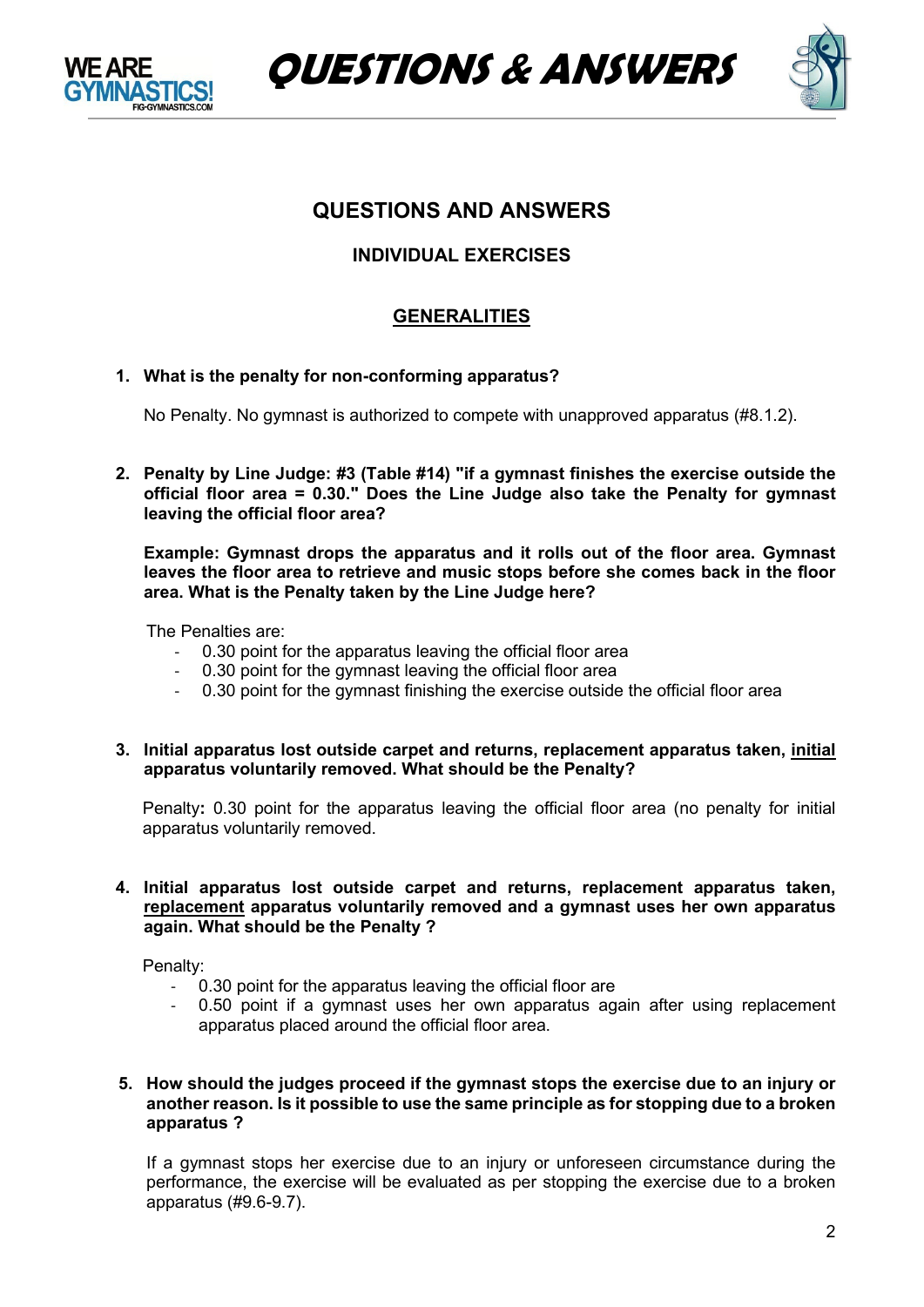



**6. Penalty taken by the Responsible Judge: #5 (Table #14) "For excessive delays in routine preparation which delay the competition." There is no paragraph explaining how this delay is measured. Could you please provide guidelines?**

This penalty refers to # 8.3.2 *Unusable apparatus* : Prior to the start of her exercise, if a gymnast determines her apparatus is unusable (**Example:** knots in the Ribbon) and she attempts to untie the knot or decides to take a replacement apparatus that delays the competition (**pause longer than the Timetable allowed for a smooth competition).** 

Penalty: 0.50 point for excessive routine preparation which delay the competition.

#### **7. Could you please specify: can the basis of the leotard be bodily (flesh colored) lucre?**

No, it cannot (see #10.1).

**8. Leotards (#10.1): ''Pelvic/ crotch area should be covered with material and a small lace area for connection/decoration is tolerated." Could you please specify if the requirement is coloured fabric (not skin-coloured), how much is permitted, and where?**

A correct gymnastics leotard must be in non-transparent material; therefore, leotards that have some parts in lace will have to be lined (from the trunk to the chest). The pelvic/crotch area (with or without a skirt) should be covered with non-transparent material up to the hip bones and a small lace or transparent area for connection/decoration is tolerated. "Nontransparent" refers to material that is skin-color and "see-through" and it also includes material which is similarly skin-coloured even without "transparency."

**9. Is it possible to have applications on costumes which hang down: the semblance of a "scarf", decorative applique on the shoulders, puff sleeves?**



Decorative appliques or details on the leotard (as above) are allowed: Decorative details should not jeopardize the safety of the gymnast (example: chains, hanging decorative elements, raised sleeves or neck lines which could catch on the gymnast's face, ears, hair or the floor, etc).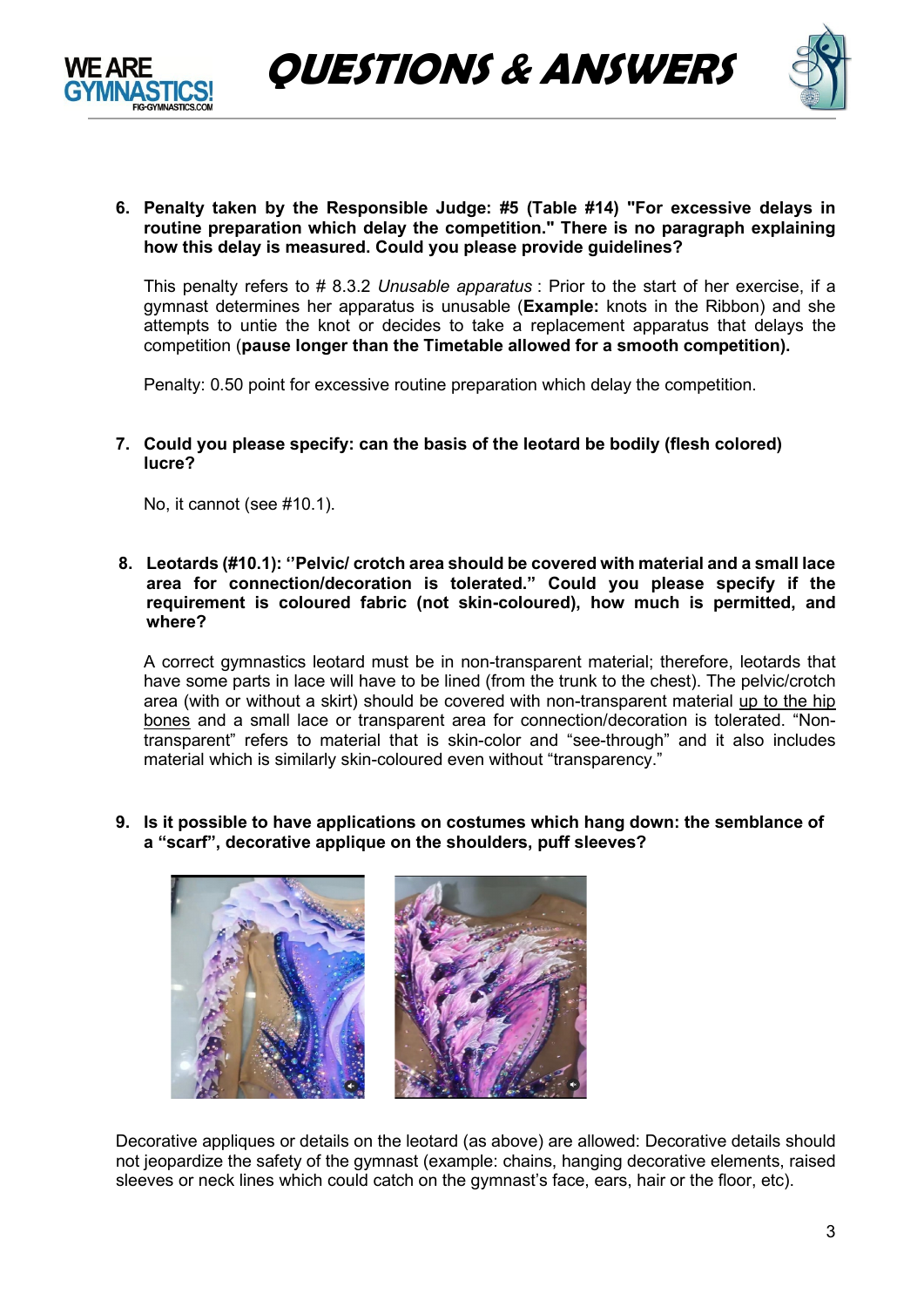



### **10. General question about a tattoo - is it allowed ? and if so, does it need to be covered?**

There is no penalty In the rules for the presence of a tattoo or requirements to cover it. However, in RG is not encouraged to have a tattoo on the body of gymnast.

**11. There is no mention of words in music anywhere in the CoP. Does it mean that any exercise (even all 4) can have a music with words?**

All norms for MUSIC are covered in chapter "Artistry": number of exercises with words is unlimited.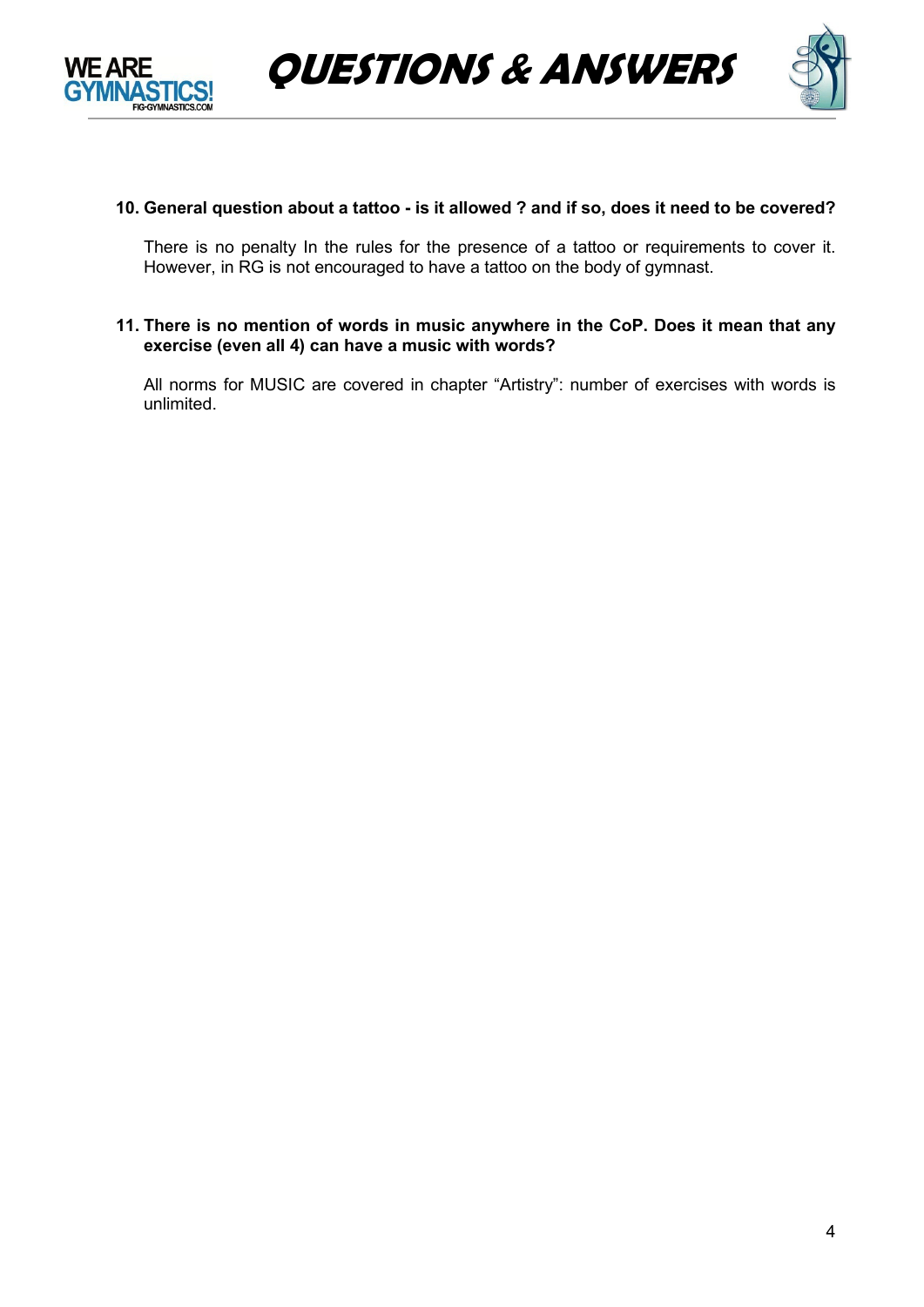





# **DIFFICULTY OF BODY (DB)**

**1. Can Passe Balance be on flat foot?**

No, it is not possible.

**2. For "Fouetté" Balance, one Fundamental or non-Fundamental apparatus technical elements is required at any phase of the Balance to validate the DB, which may not be a repetition according to #3.9.1; as long as this requirement is met, is it possible to perform additional apparatus elements during this Balance?**

Yes, it is possible.

**3. Gymnast performs: Fouetté Balance: 1st shape with bounce of the Ball in front, second shape no handling, third shape with roll of the Ball behind the back and after performs Pivot with same roll as in Fouetté Balance: will be second DB-Pivot valid?**

No, the DB Pivot will not be valid due to a repetition of handling.

**4. If a gymnast throws a Hoop with her leg on the first illusion, illusion under the throw, catches at the entrance to the 3rd illusion: if a gymnast makes a step between every illusion, then these are counted as 3 separate DB value 0,2 points each, and if there are 9 elements in the performance with the higher value then these elements are not counted in DB? However, if a gymnast does 3 illusions forward with no steps, then DB is counted as 1 element of 0,6 points?**

Yes, the above is correct except that the value of the DB 3 illusions forward without steps is  $0.40.$ 

**5. Is it required for a Fouetté Pivot to end in the plie position?**

It is possible but not necessary for the very last rotation in a **Fouetté** Pivot to finish in plie if there are no more Fouetté rotations after.

**6. Fouetté Pivot with hop: If there is a hop between the rotating shape and the open position, does the rotating shape count? Example: 360° - open - 360° - open - 360° - HOP - open. Is this 0.2 or 0.3?**

Yes, rotation shape is counted. The next shape after hop is not counted. Value 0.30, Fouetté Pivot in passé.

**7. Will the Rotation Difficulty be valid if it is executed in the low releve position (#12.1)?**

If releve is not high there will be an Execution Penalty but that has no influence on the value of the Difficulty.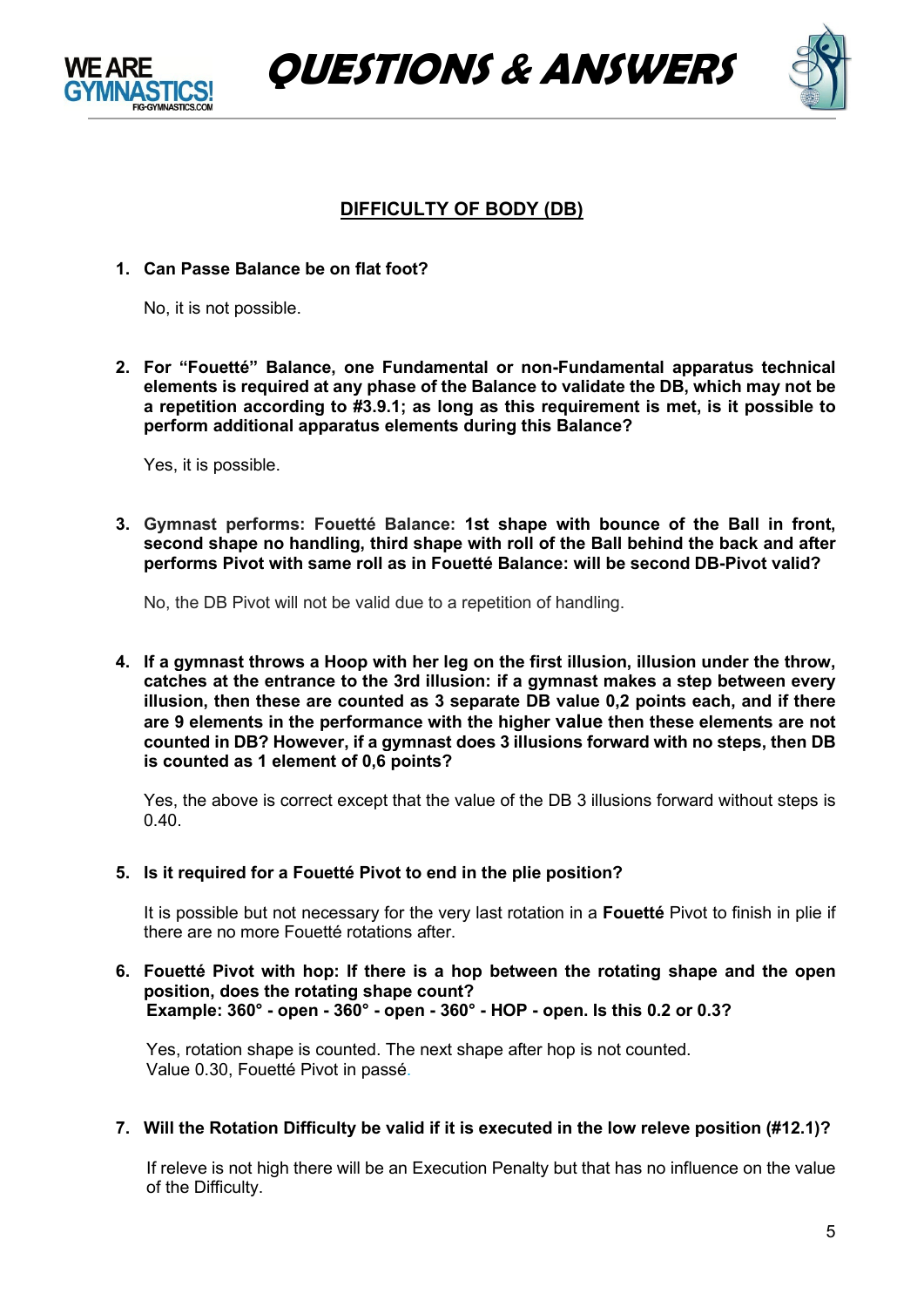



**8. How will the Fouetté Pivot with leg stretched at the horizontal be judged? 0 points if a leg is lower than 90 degrees? Or the penalty only?**

This Pivot will be evaluated according general rules for Difficulty #2.3 (see deviations).

**9. Rotations #32 (Rotation in a split with help without interruption, bent forward) and #33 (Rotation in a split with help without interruption, bent backward). Do we need to change the apparatus element during every 2 rotations in split?**

#12.12 During every two rotations in a split with help without interruption bent forward (#33) and during every two rotations in a split with help without interruption bent backward (#34), one Fundamental technical element or Non-Fundamental apparatus element is required.

**10. If a gymnast performs 360° degree in «Trubnikova» Pivot instead 180°, will it be a Combined Difficulty, or we add only 0,20 for additional 180° degree?** 



It is not combined: in order for 360° to be valid the same shape of 180 must be presented in the additional 180° degrees.

#### **11. Jump ''Butterfly'' is defined with a minimum required amount of rotation from take-off to landing. Is rotation still required?**

Yes, it is. ''Butterfly'' Jump: The free leg passes through a position close to horizontal; the take-off leg passes through horizontal. During the flight, the trunk is in a position close to horizontal or below horizontal. A minimum required amount of rotation from take-off to landing  $180^{\circ}$  (#8.12).

#### 12. One can use only the series of Turning Split Leaps, or it is possible to use in a series **Turning Split Leaps also with the back bend of the trunk?**

It is possible to use a series with any variations of Turning Split Leaps.

#### **13. Two identical Jumps in a series. Is it possible to perform the 1st Jump in the series with the throw, 2nd Jump under the flight of apparatus?**

No, it is not possible. See #4.2.4: *If an isolated DB is performed under the flight, it is not possible to perform another DB of any value with that throw and/or catch, regardless of the possible presence of a DA element on the throw and/or catch.*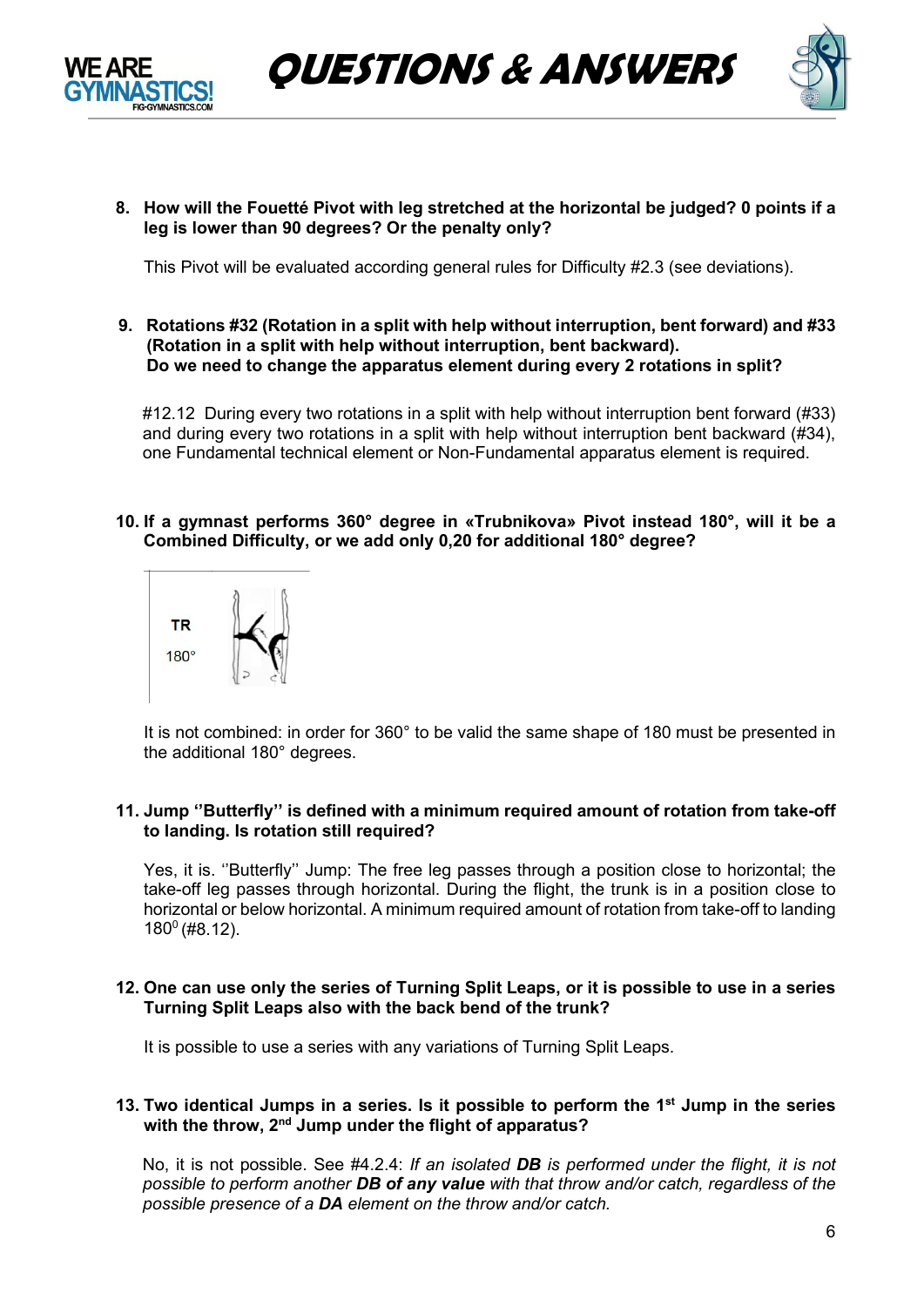



#### **14. Isolated DB under the flight: If the gymnast executes one DB under the flight + one DB during throw/ catch, which DB will be evaluated?**

One DB under the flight will be evaluated (the first in performance order). If an isolated DB is performed under the flight, it is not possible to perform another DB of any value with that throw and/ or catch.

#### **15. Is it possible to use one DB under a high throw + one DB under a Boomerang (Ribbon only) or to use isolated DBs under several flights?**

Isolated DB "under the flight" is a type of handling; therefore, it may be performed one time regardless of the type of throw/Boomerang.

### **16. Can a gymnast perform 3 Jete Jumps this way: Throw, then 1st Jump under the flight, catch on 2nd Jump and 3rd Jump with any apparatus handling?**

No, it is not possible. See #4.2.4: *If an isolated DB is performed under the flight, it is not possible to perform another DB of any value with that throw and/or catch, regardless of the possible presence of a DA element on the throw and/or catch.*

In the case of a series, the second jump not being evaluated, the third just becomes a repetition (because the series is no longer valid).

#### **17. Regarding #3.3 : two elements from each specific Fundamental apparatus technical groups: Should the judge check that these two elements are different (e.g. two different long rolls of the Hoop, two different figure eights, two different mills)?**

Specific Fundamental apparatus Technical elements can be the same or different to fulfill these requirements. However, if these specific Fundamental apparatus Technical elements are performed during a DB**,** remember #3.9.1 « Identical apparatus element. »

#### **18. A gymnast bounces a Ball on the DB. Is it mandatory to bounce and catch the Ball on the DB or bouncing the Ball is enough? Same with the throw: is it allowed to make a small throw on the jump and catch it after the jump.**

Bouncing the Ball is enough, same principle for small throw (see #3.4).

**19. Apparatus technical elements with two actions #3.4: Is there only one of the two actions is needed to validate DB? Examples: small throw of the apparatus during Leap, catch after the Leap ; Echappé of the Ribbon during the Balance, catch after. Does this principle still exist?**

Yes, one of the two actions is needed to validate DB (see #3.4).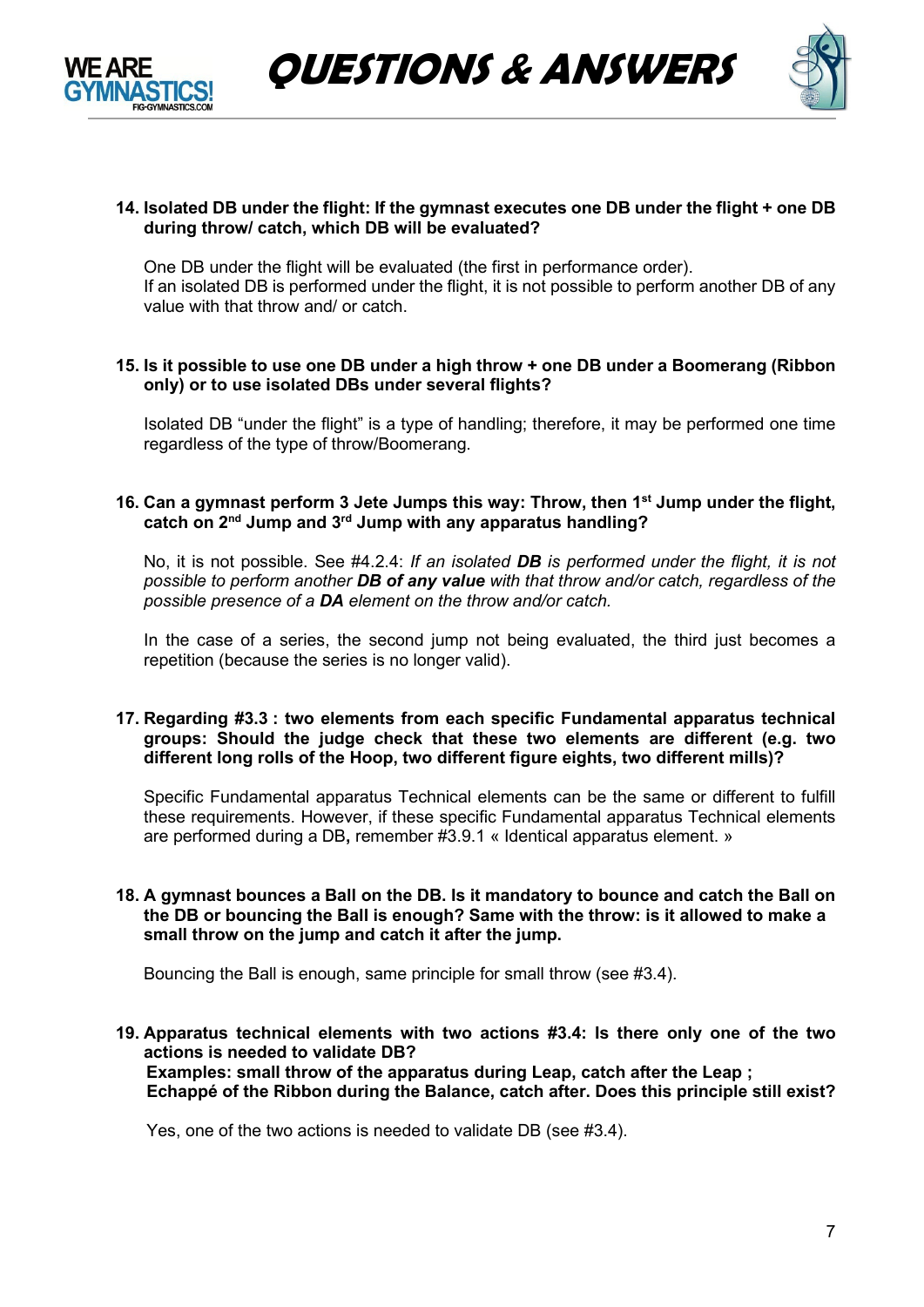



**20. Passing into the Hoop with the whole body and Passing out of the Hoop by the whole body are two different types of handling?** 

Yes, they are different (different directions : in-out and out-in).

**21. Specifically, on one series of Fouettés, could a gymnast pass the Hoop through her arms and trunk on the first two rotations and then remove it during the next two rotations?**

Yes, it is possible because they are different.

**22. Will a "Transmission without the help of the hands with at least two different body parts (not the hands)" be valid if a gymnast passes an apparatus from the neck to a bent arm (an elbow)? Alternatively, for example, passing a hoop behind the back from an elbow to an elbow?**

Yes, those transmissions will be valid.

**23. Is a Penche Balance with straight leg + Penche Balance with bent leg valid as a Combined Difficulty?** 

See #2.5.11: The Penche Balance with straight leg + Penche Balance with bent leg is valid as a Combined Difficulty if performed without change of support leg, heel support, plie or extra step between Difficulties and with both DB and the connection in releve.

**24. Is it possible to use Balance Back Split, without help, trunk horizontal + Balance Back Split, Ring, without help, trunk horizontal as Combined Difficulty?**

Yes, it is possible if they meet the requirements of #2.5.11.

**25. Is it possible to combine Penche Pivot + Penche Rotation on flat foot, with 2 different** 



apparatus work and all requirements for these DB?

No, it is not possible. Please see #12.4: *A Difficulty performed with the first 360° rotation arriving at releve is evaluated a Pivot as long as an 360° base rotation is completed; if, at any point, the heel touches the floor, no further rotations are counted from that point.*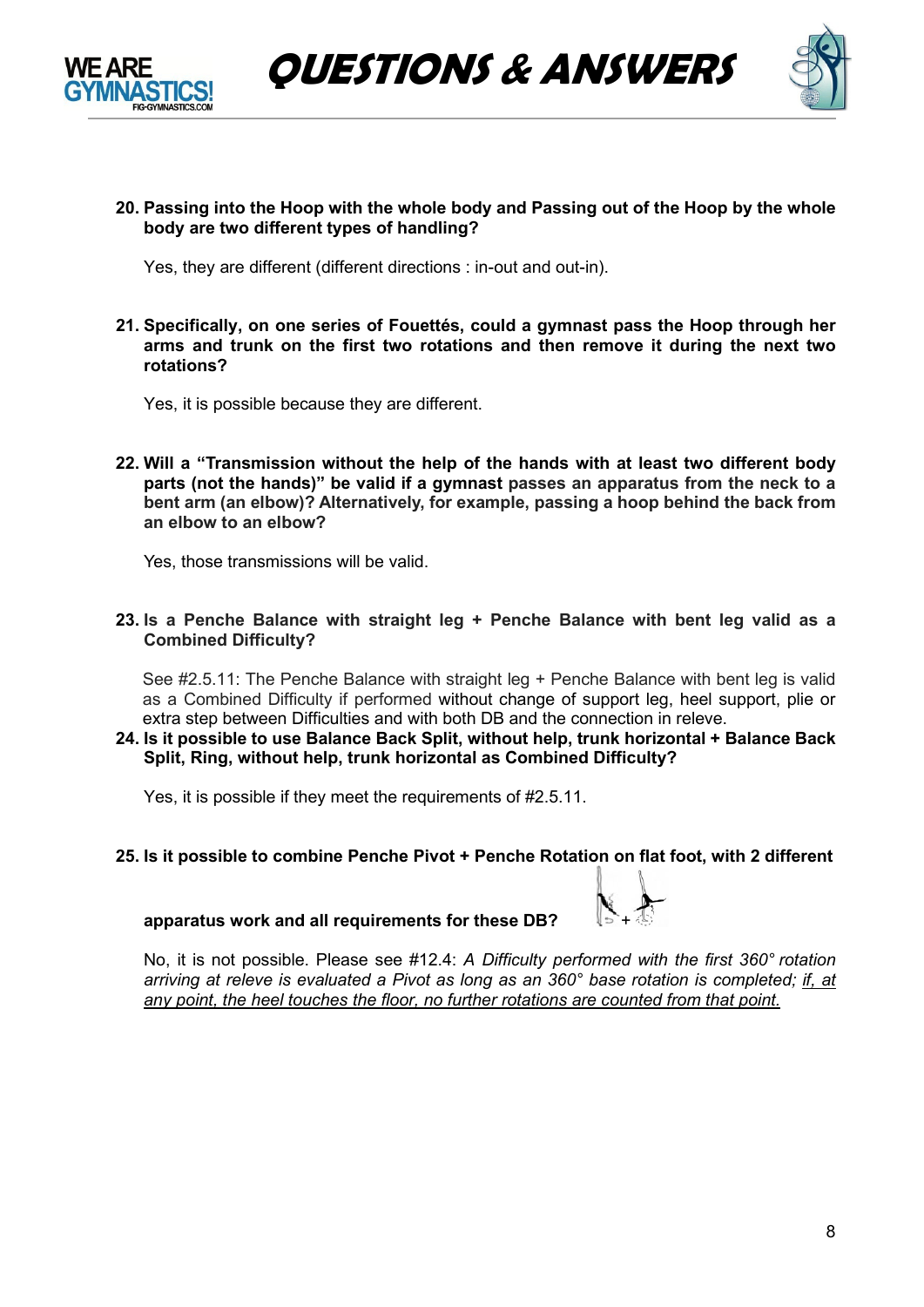

# **26.** Is it possible to perform this: 3 Jete in series  $\overline{O}$  **+**  $\overline{O}$  +  $\overline{O}$  (last Jete+Pivot as **a Combined Difficulty)?**

No, it is not possible. #2.2.5 indicates that « *it is possible to perform 2 or more identical (same shape) Jump/Leaps or Pivots in series. »* This means that in a series each of the DB performed must be identical : in this example, the first two jumps are turning split leaps but the third DB is not identical : it is Combined jump + pivot. Furthermore, according to #2.5.9, «*a DB used in a combined DB may not be repeated as DB in isolation or in another combined DB; a repetition of a DB will not be valid » In this example, the turning leap that is used in a Combined DB is repeated in isolation. Therefore, this type of Combination of DB is not possible.* 

#### **27. Combined Difficulty Balance + Balance. Is it possible to perform: High throw, then first Balance under the flight of apparatus, catch on the second Balance?**

No, it is not possible: #4.2.4 must be respected.

**28. Is it possible to use as Combined Difficulty Italian Fouetté Balance + Italian Fouetté Balance?**

No, it is not possible. Balance Fouetté may be performed as the **first part** of a Combined Difficulty one time (#10.9 Exception).

#### **29. Is it possible to use as Combined Difficulty Italian Fouetté Balance as the first shape + Illusion backwards?**

Yes, it is possible if they meet the requirements of #2.5.12

#### **30. Is it possible to use Attitude Pivot + Arabesque Pivot as Combined Difficulty?**

Yes, it is possible if they meet the requirements of #2.5.14

#### **31. We connect a Fouetté Pivot with a Passe rotation and a Fouetté Pivot leg forward - is it a Combined Difficulty or a one isolated rotation.**

2 or more identical or different Fouetté shapes connected with heel support are counted as one Difficulty (#12.9) This is one isolated Pivot Fouetté.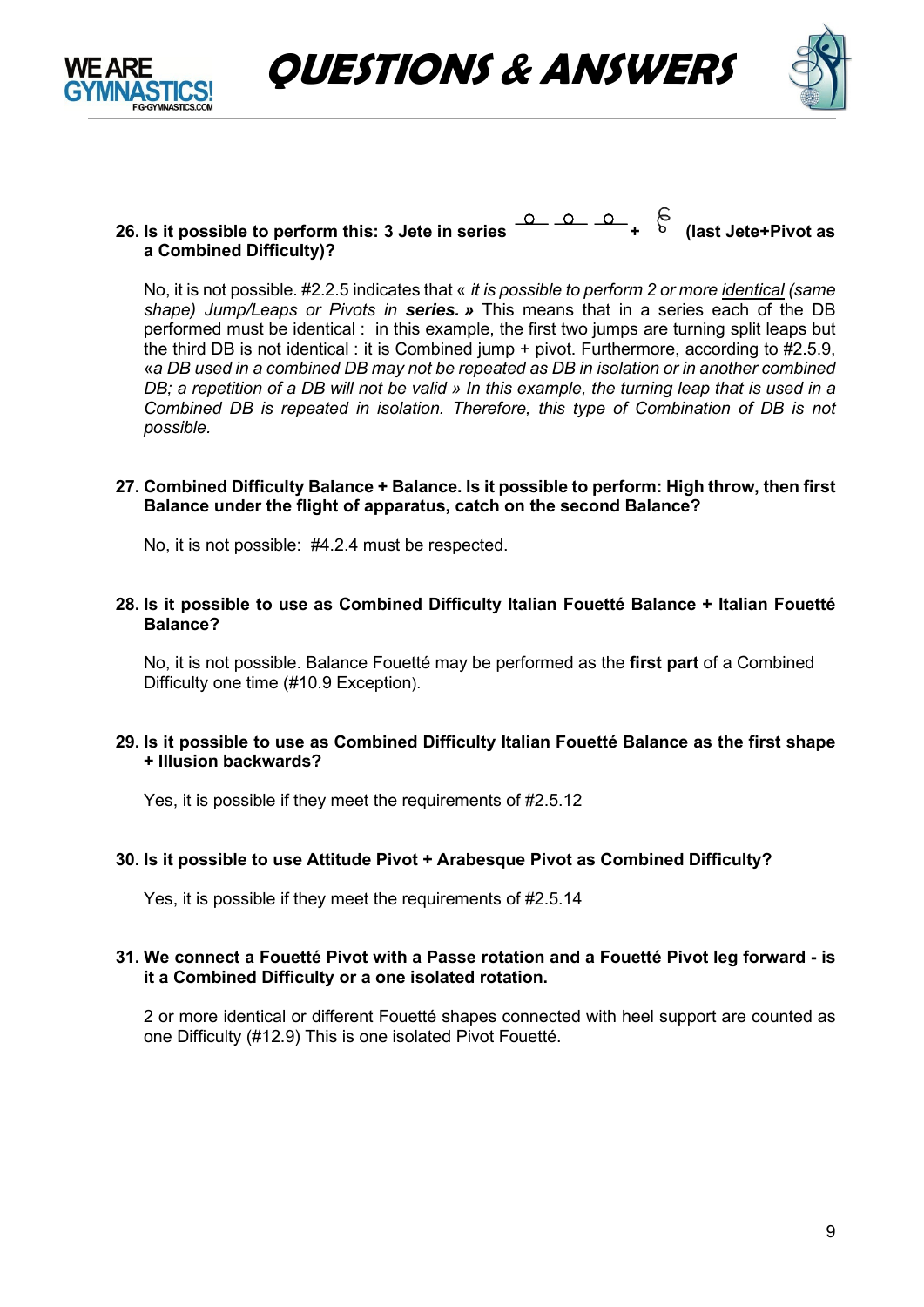



**32. Rotation Difficulty Fouetté may be performed as part of Combined Difficulty, if after the Fouetté Pivot, the connection with another Pivot will be executed in relevé without heel support or plie. Are these Combined Difficulties valid?**



**33. Fouetté Balance: This Difficulty may be performed as the first part of a Combined Difficulty, if after the Fouetté Balance, the connection with another Balance is executed in relevé without heel support or plie. Are these Combined Difficulties valid?**

They will be valid if they meet the requirements of #2.5.11



**34. Rotation Difficulty Illusion may be performed as part of Combined Difficulty if the Illusion itself and the connection with another Pivot is executed in releve without heel support or plie. Are these Combined Difficulties valid?**



### **35. Is it necessary to perform only one apparatus handling in a Combined Difficulty?**

Each of the 2 DB of Combined Body Difficulties must be performed with one Fundamental and/or Non-Fundamental apparatus element (#2.5.4).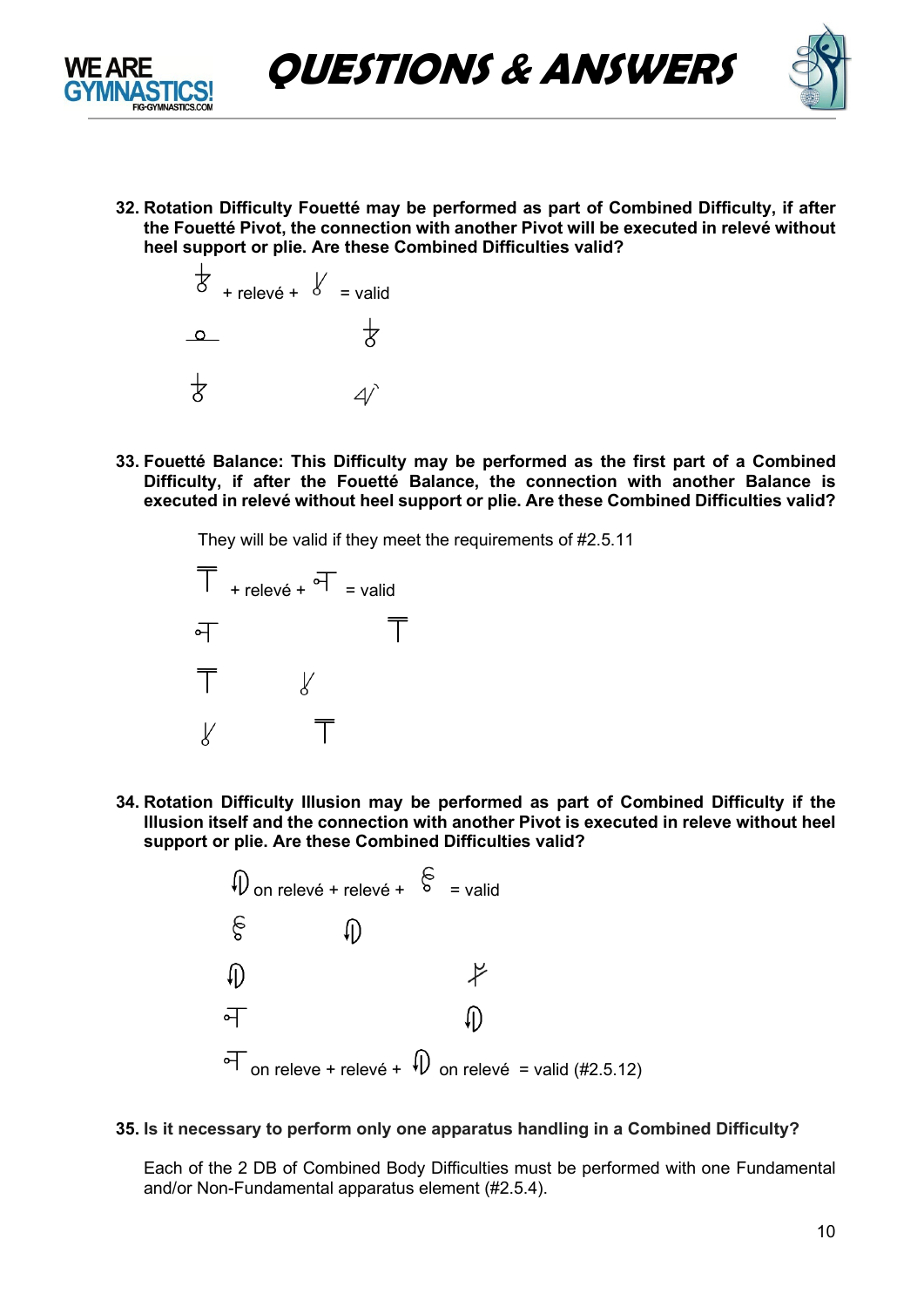



#### **36. Each of the 2 DB of Combined Body Difficulties must be performed with one Fundamental and/or Non- Fundamental apparatus element. Is it possible to perform identical apparatus work during both DB of Combined Difficulty?**

No, it is not possible. In this case, the basic rule applies: '' DB with identical apparatus elements will not be valid; the first DB with the apparatus element (In performance order) will be evaluated (#3.9.1).

#### **37. Are there any rules for the connection between two DB in a Combined Difficulty? For example: a gymnast executes a Combined Difficulty with 2 balances, but has "swing" of body/leg during transition while still keeping it on releve without hops: is this type of connection tolerate?**

As long as the written requirements for the connection are respected (#2.5.10, 2.5.11, 2.5.12, 2.5.13, 2.5.14), and this movement does not contradict those requirements, it is possible.

### **38. Full Body Wave (#2.7): Do the two waves have to be different?**

The text does not state the two waves must be different; therefore, the full body waves can be different or the same (unless they are counted within the highest 9 or 7 DB from the DB tables which cannot be repeated identically).

#### **39. It is possible to make a wave under the throw?**

Yes, it is possible (see #2.7.3: the apparatus in flight is in motion).

#### **40. May we count as wave the following movements:**

- **a. Full wave on a position on the floor, gymnast on the chest?** Like break dance as wave yes, if all body segments participate
- **b. Wave movement down from the hand stand into the chest on the floor**? Yes, if all body segments participate
- **c. Full backward wave from the position on the chest into position on the knees (fish flop)?** Yes, if all body segments participate
- **d. Full backward wave from the position on the back into position on the knees (Fish flop)?** Neither is full body wave because the legs cannot fully execute their role in the wave
- **41. If a wave is performed on the floor, will this be a criterion for '' Position on the floor''**

Position on the floor is only valid with waves if the full body is on the floor during this movement.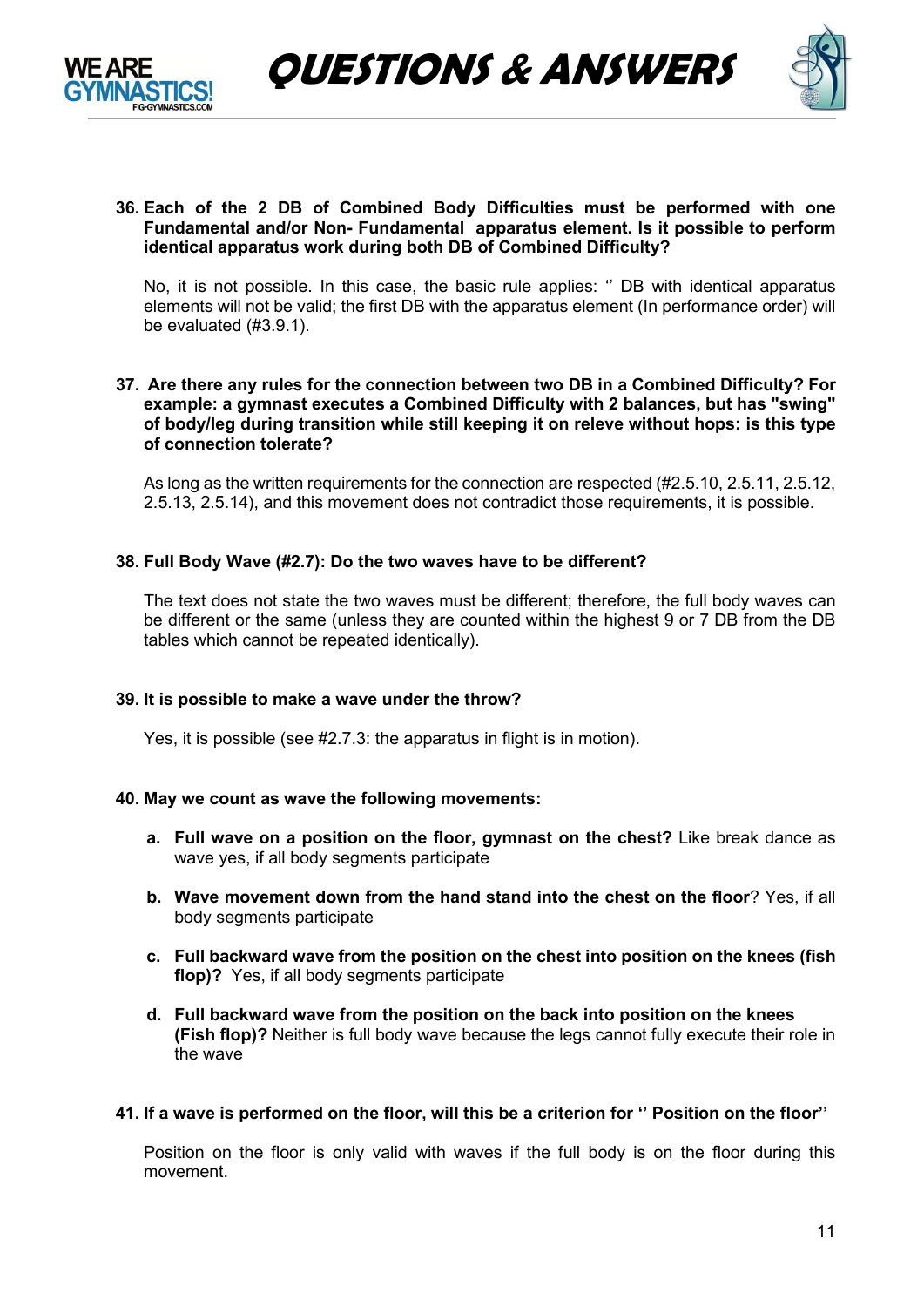





န

Spiral turn on one leg ("Tonneau") is a partial wave (#12.15) and therefore does not fulfill "full body wave."

#### **43. Waves: Technical Execution: when do we apply the penalty "Incomplete (insufficient) movement or lack of amplitude in the shape of waves 0.10"?**

Insufficient participation of one or several segments in the "chain" and/or insufficient amplitude in the movement: Wave is valid, Execution Penalty 0.10.

#### **44. Is it possible to do a full wave during Dance Steps?**

Yes, it is possible during the dance steps, if conforms to the nature of the music.

#### **45. An element is not counted when catching a Ball or grasping with fingers, mistake 0.10?**

Yes, paragraph # 3.7.5.1 Ball cannot be squeezed or grasped. This is not considered an unstable balance.

#### **46. For the Juniors, required DB with the non-dominant hand: please explain how the element must be performed.**

The entire apparatus element must be performed in the non-dominant hand (meaning, transmission is not valid for this requirement nor long roll which is not entirely performed in the same hand.

#### **47. If both DB in a Combined Difficulty are performed in a valid way with the non-dominant hand, can both apparatus elements fulfill the requirement?**

Yes, it is possible.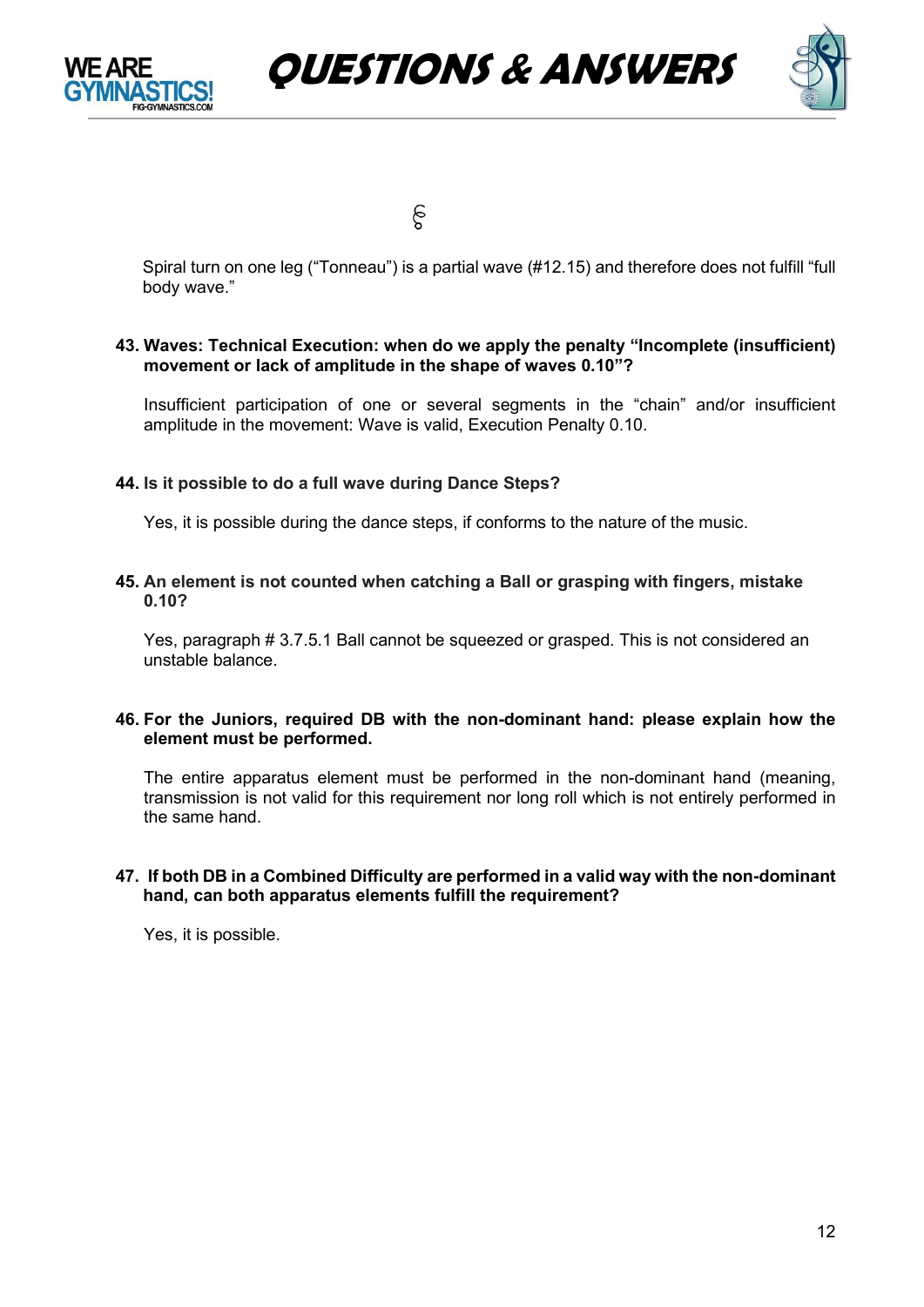

**QUESTIONS & ANSWERS**



# **DYNAMIC ELEMENTS WITH ROTATION (R)**

**1. Can we repeat the same pré-acrobatic group in R and in Dance Steps Combination (S)?**

The Dance Steps Combination (S) will not be valid with pre-acrobatic element performed during S (#4.4. Artistry)

**2. Can we use Illusion DB once in R and once again in DA?** 

If an identical illusion is performed twice in the exercise, one time in R and one time in DA:

- The DB judge will not validate the second illusion DB
- The DA will register a DA element with illusion DB as one of the 9 DB criterion; she is not concerned with the repetition of an identical DB
- The pre-acrobatic element like illusion (Group #13) can repeated onetime in R and one time in DA.
- **3. Is an illusion with hand support a pre-acrobatic element?** Yes, it is (pre-acrobatic group #13).
- **4. Passe Jump with a rotation and «Scissors» /Vertical Jump with straight legs and with turn (Blinchik) - do they belong to one vertical rotation group or to different groups?**

Yes, these are one rotation group (group #1).

**5. Is it possible to use the following combination in R: throw of the apparatus, Attitude Pivot, illusion DB, catch of the apparatus? And get 0,10 for the DB for the Attitude Pivot and for the illusion DB?**

Not, it is not possible. R not valid. DB with rotation 360<sup>0</sup> or more with a value of 0.20 or more may be used a maximum of one time in each R and will be valid as an element of rotation and DB. The DB with rotation  $360^{\circ}$  or more with a value of 0.20 or more may be performed during the throw or catch of the apparatus.

#### **6. Risk with series of three identical DB with rotation: throw on the 1st illusion, step, the 2nd illusion under the flight, 2 steps and catch during the 3rd illusion : is this R valid ?**

A series is defined by « uninterrupted » rotations.

For illusions performed with intermediary steps: one step between each illusion is permitted; two steps is an interruption.

Therefore, in this example, only 1 rotation is performed under the flight before the interruption: the R is not valid.

If two base rotations are performed under the flight but the series is interrupted, the R will be valid and the criterion "series" will not be valid.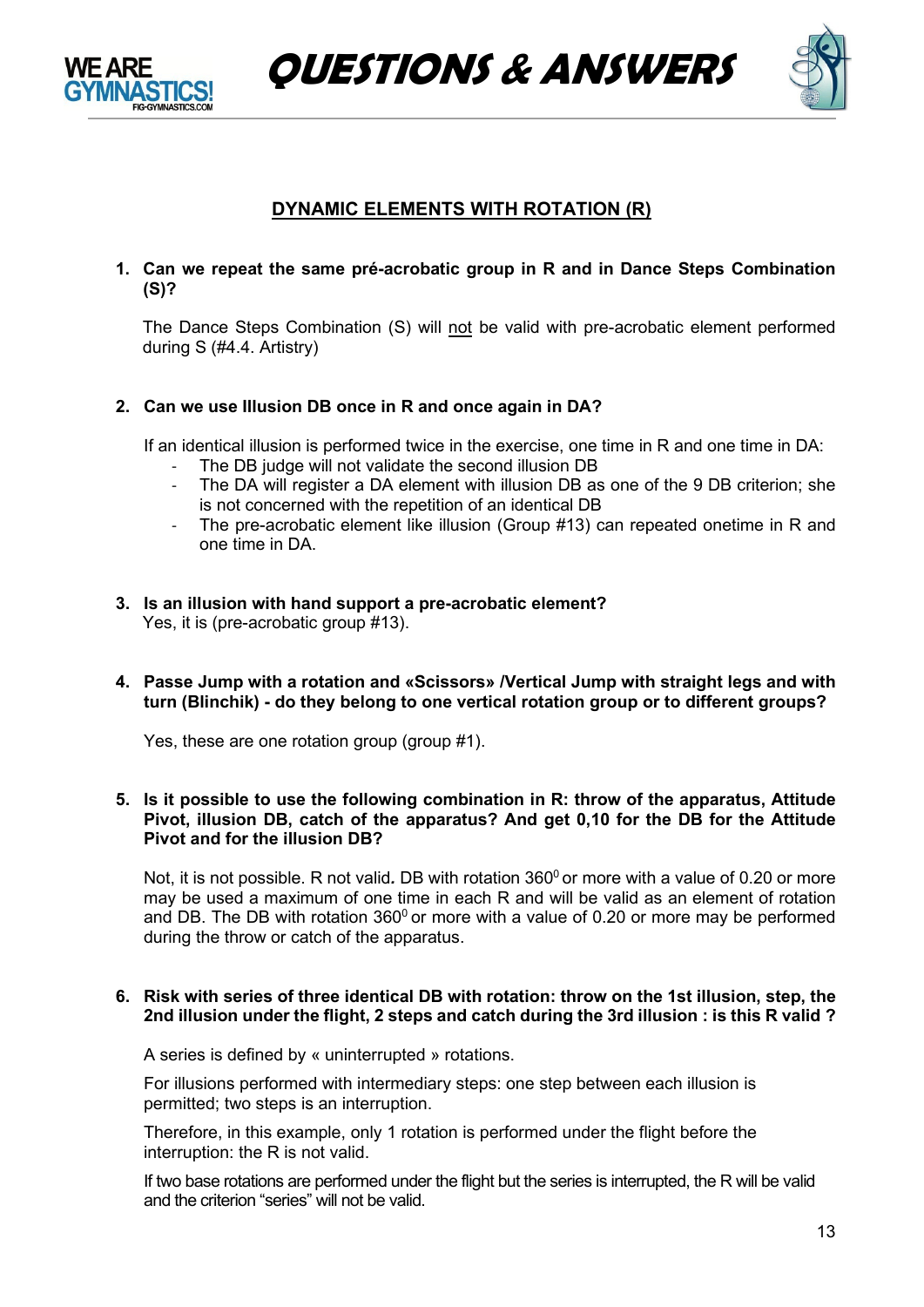



**7. Will there be criteria "without the help of the hands" when a gymnast performs catching a Club in one hand in which there is already a Club?**

No, criterion **"**without the help of the hands" is not valid (see #5.13).

### **8. Is it possible to perform the Risk in such a combination: the illusion with a hand support roll, then illusion DB?**

Yes, it is possible. If a gymnast will catch the apparatus during illusion DB, the first 'illusion with hand support" is a pre-acrobatic element (group 13), and the illusion DB is DB.

### **9. Can the element "Chainne" be counted for a "series" in Risk?**

No. A series of three or more of identical, uninterrupted pre-acrobatic rotations should be around the frontal or sagittal axis (#4.3.2), illusions under the flight.

#### **10. The definition of rotation is determined from the first starting position. So, if gymnasts start standing and sit during a vertical rotation, is this counted as a standing rotation?**

See 3rd group of Vertical rotations - Seated (#4.3.6): '' Trunk upright; the rotation may start standing or seated but always ends in a position on the floor." Starting standing and ending seated is a change of level.

#### **11. If the gymnast performs R with high throw in the jump from "Dive Leap" and performs under the apparatus the roll of this pre-acrobatic + two more rolls, will she receive + 0.20 points for three identical pre-acrobatic elements under the apparatus?**

No. For series she needs 3 identical uninterrupted pre-acrobatic elements

#### **12. It is not allowed to perform DB without rotation in R, it means R not valid or there will be Penalty?**

No Penalty, R with DB without rotation is not valid. (See #4.9).

#### **13. Is it possible to perform Chainee (vertical rotation group 2) and DB Passe Pivot 3600 (DB rotation group) in different R?**

Yes, it is possible. These are different types of body rotations (#4.3)

#### **14. Is it possible to perform during 1 R two Body Difficulties (one – valued 0.20 and more, second – valued 0.10 as rotation)?**

Yes, it is possible.

Example: Turning Stag Leap with ring (value 0.40) + Vertical Jump with bent leg (Passe) with turn (value 0.10) + Seated Vertical rotation

R3+0.10+0.10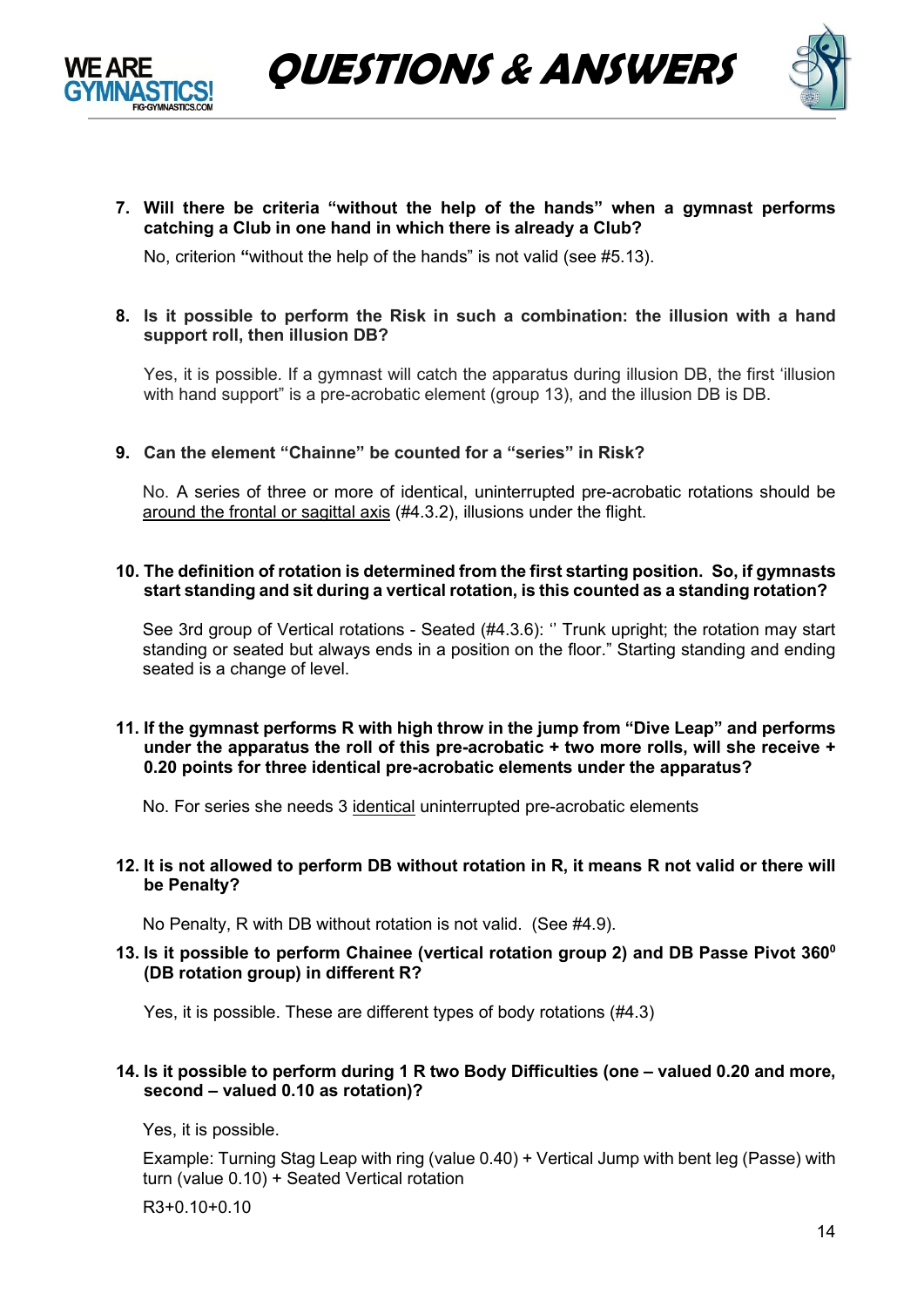



### **15. May we repeat the same DB with rotation valued 0.10 two times in a row, in 1 R?**

Yes, as rotations (#4.3.4; 4.3.7) Example: Passe Pivot  $360^0$  + Passe Pivot  $360^0$  with intermediatory step between each

#### **16. Is it possible to use in R Turning Leaps in series as 3 Stag Turning Leaps, or 3 Stag Turning Leaps with ring or with back bend of trunk, etc.?**

Yes, any form of Turning Leap is possible.

#### **17. Is it possible to perform any jump which includes a 360**° **rotation in a series of jumps/leaps in R?**

A series (#4.8.4.1) is any form of Turning Leap (jumps #42-46). Any jump with 360° rotation can be performed in R either on the throw or the catch as a DB with rotation value 0.20 or more as long as there is 360° (measured from take-off to landing). A jump/leap performed with 180° would not be a valid rotational element in R.

#### **18. Is it possible perform in an exercise one R as a series of Turning Leaps and one R as a series of Illusions ?**

Yes, a series only of Turning Leaps and/ or Illusions may each be used in one **R** in the exercise, executed according to # 4.8.4.1.

#### **19. Can a gymnast perform 3 Jete Jumps plus seated lateral roll and catch after seated lateral and be counted as R4?**

No, the exception for series of 3 identical DB with rotation is to catch after  $3<sup>rd</sup>$  DB.

#### **20. Can the gymnasts use for series in R Illusion with bent leg (not DB)? With the same criteria for series +0.20?**

Yes, if these rotations will be under the flight as a series of three identical, uninterrupted preacrobatic rotations (#4.6, #4.8.4.1)

#### **21. Can the gymnasts throw the apparatus on first walkover forward, second walkover under the flight, catch on third walkover? And get the same criteria for series +0.20?**

No. There must be 3 identical walkovers under the flight (#4.6)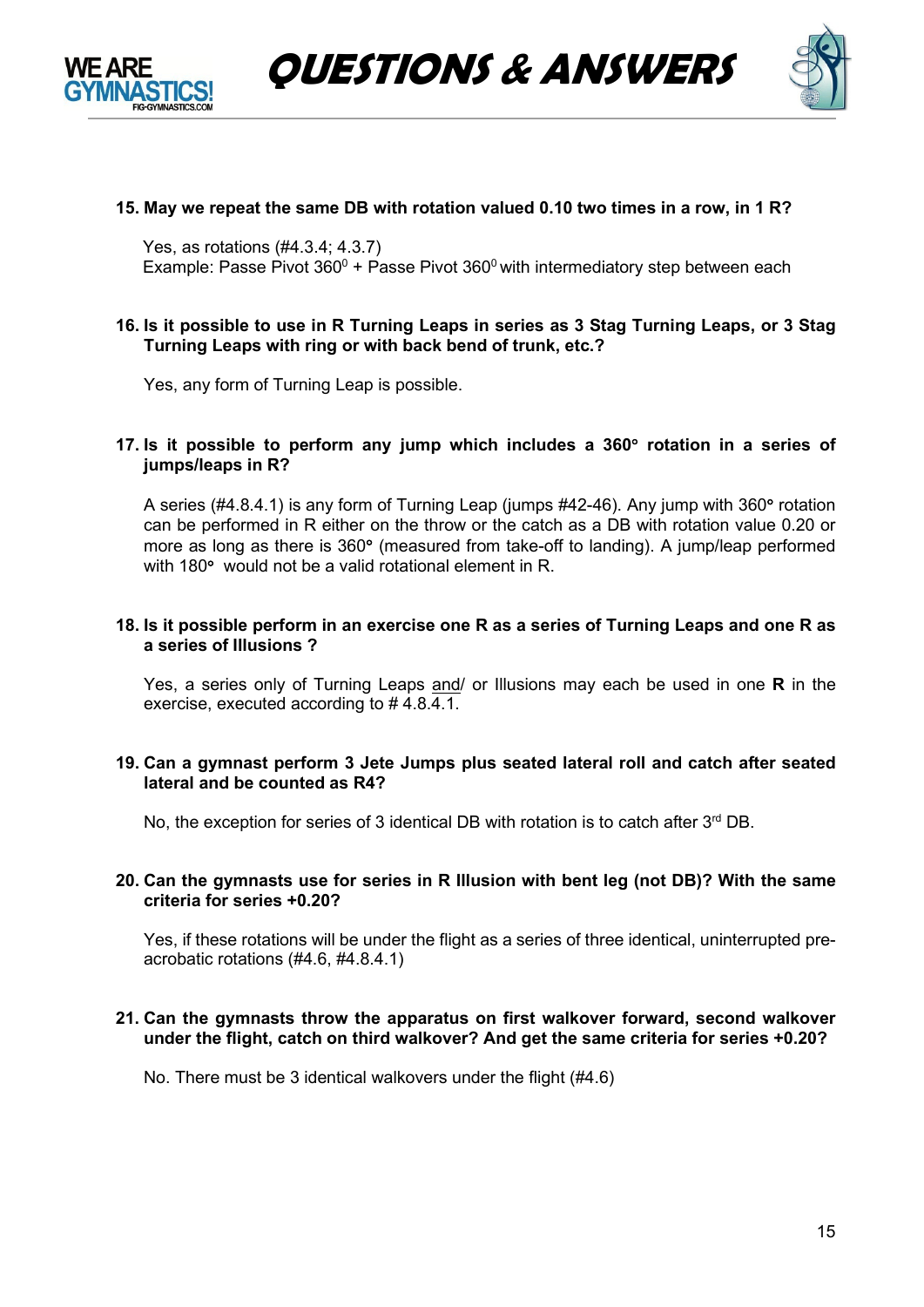



**22. A) Three Backward Illusions without intermediate steps: throw, 2 Backwards Illusions under the flight, catch on 3rd Backward Illusion. What is the value of R, and what is the value of DB?** 

R3+series+DB=0.30+0.20+0.10=0.60 1 DB, value 0.70 (0.30+0.20+0.20).

**B) Throw, three forward Illusions without intermediate steps under the flight, catch immediately after the third illusion. What is the value of R, and what is the value of DB?** 

R3+series=0.30+0.20=0.50 1 DB, value 0.40 (0.20+0.10+0.10)

**23.**

| Jż | $ Q_i $ is it possible to perform illusions<br>in the same way? The table in |
|----|------------------------------------------------------------------------------|
|    | #4.8.4.1 only shows turning leaps.                                           |

Yes, it is possible. Please see the text of #4.8.4.1 which explains this. The table includes « etc » which means that the table has some examples but does not capture all possibilities.

#### **24. When a gymnast performs jete jump followed by 2 Chaines, is level criterion valid since she was in the air for the jump?**

The COP indicates two levels: 1. flight/standing and 2. Floor (see #4.6) so this example is not change of level.

**25. During an R element with a throw in cascade/asymmetric, is it required for both Clubs to be a « high throw ? »**

The throw which is connected to the minimum 2 base rotations must be a high throw at the minimum.

### **26. How is it possible to catch the Rope in R ?**

It is possible to catch Rope in R: open with one end in each hand without support on any part of the body, or mixed catch, or tied catch; but catching only 1 end, R is not valid (see JR Annex RGI #4.2.2.1).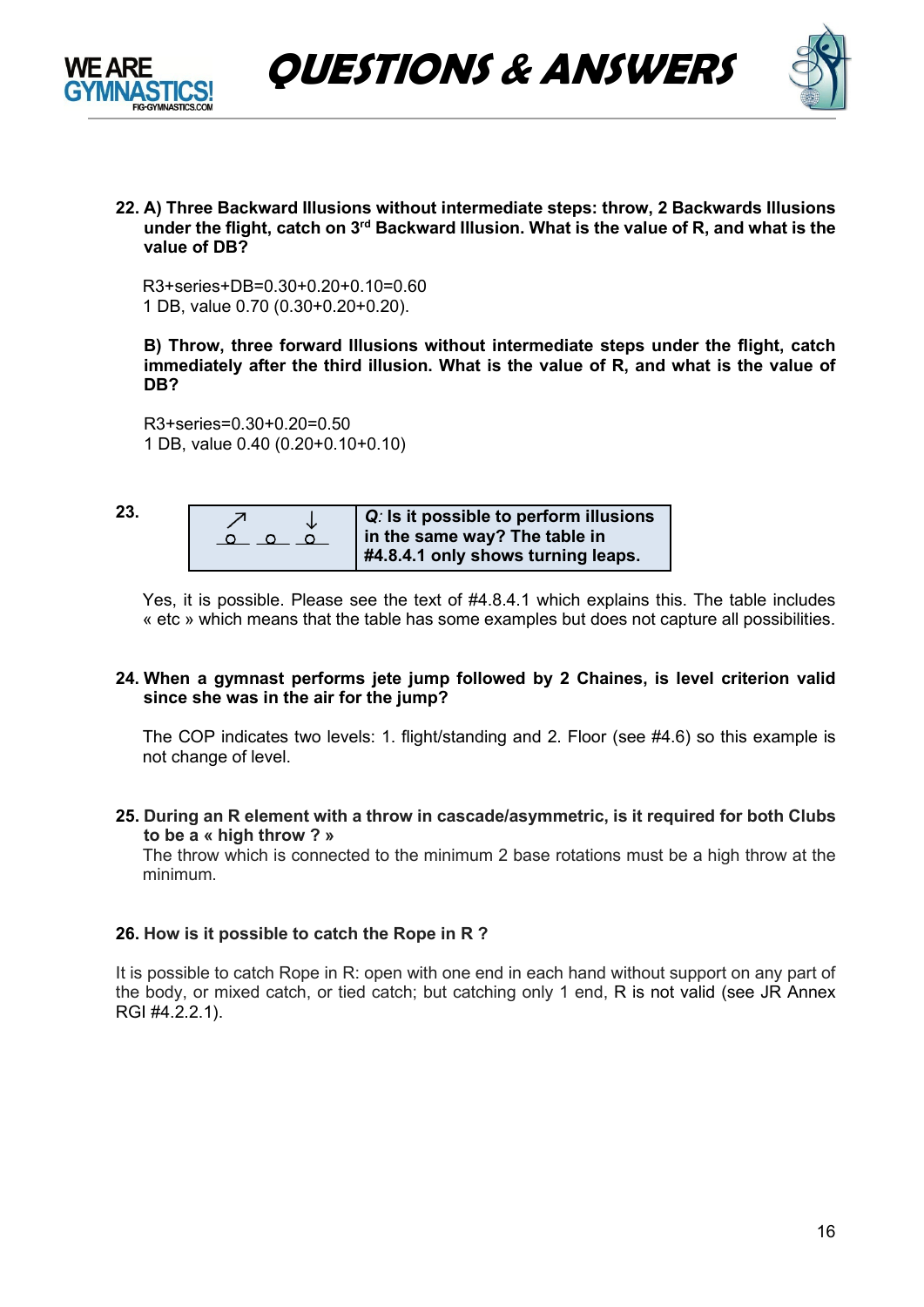





# **DIFFICULTY OF APPARATUS**

### **1. If there are 2 bases in the DA then 1 criterion is enough?**

2 Apparatus Bases (only when 1 of the 2 bases is "catch from a high throw") + minimum 1 criterion which is executed during both Bases (see #5.4).

#### **2. DA with 2 bases: one of two bases must be "catch from high throw." Does it mean that it's possible to combine DA only with "catch from high throw"?**

Yes: When the DA consists of 2 apparatus Bases (one of which must be "catch from a high throw"): the value of the highest Base + an additional 0.10 for the second Base determines the **DA** value.

When the DA is performed with 2 apparatus Bases (neither Base is "catch from a high throw") and 2 criteria: the Base which is executed with 2 criteria will be valid; if both Bases are executed with 2 criteria, the highest Base will determine the value.

#### **3. If the "high throw" is executed correctly for the DB or DA elements, but during catch the gymnast lost the apparatus, Will the DB or DA performed during throw be valid?**

Yes, specifically with "high throw" and "catch from high throw" (see #3.5)

#### **4. Is the criterion "outside the vision field" valid for the Boomerang throw with Ribbon on a jeté an tournant (throwing back)?**

Yes, if the arm throwing the Ribbon is past the vertical line at the moment of the throw.

#### **5. Balance with spiral of the Ribbon: hand with a stick behind the back, but the pattern is on the side - is the criteria "outside the visual field" valid?**

Yes, it is. See #5.7.3: *The position of the arm which executes the apparatus element(s) according to the above zones determines the criterion "outside the visual field."* In this example, the hand holds the stick behind the back so the position of arm executing the apparatus element in behind the back (in the zone of outside the visual field). If the arm was on the side, even if the pattern was behind, this would not be outside visual field.

#### **6. Vertical rotations on DA are not limited and can be repeated, which means that it is possible to perform Chainee in DA twice?**

Yes, it is possible.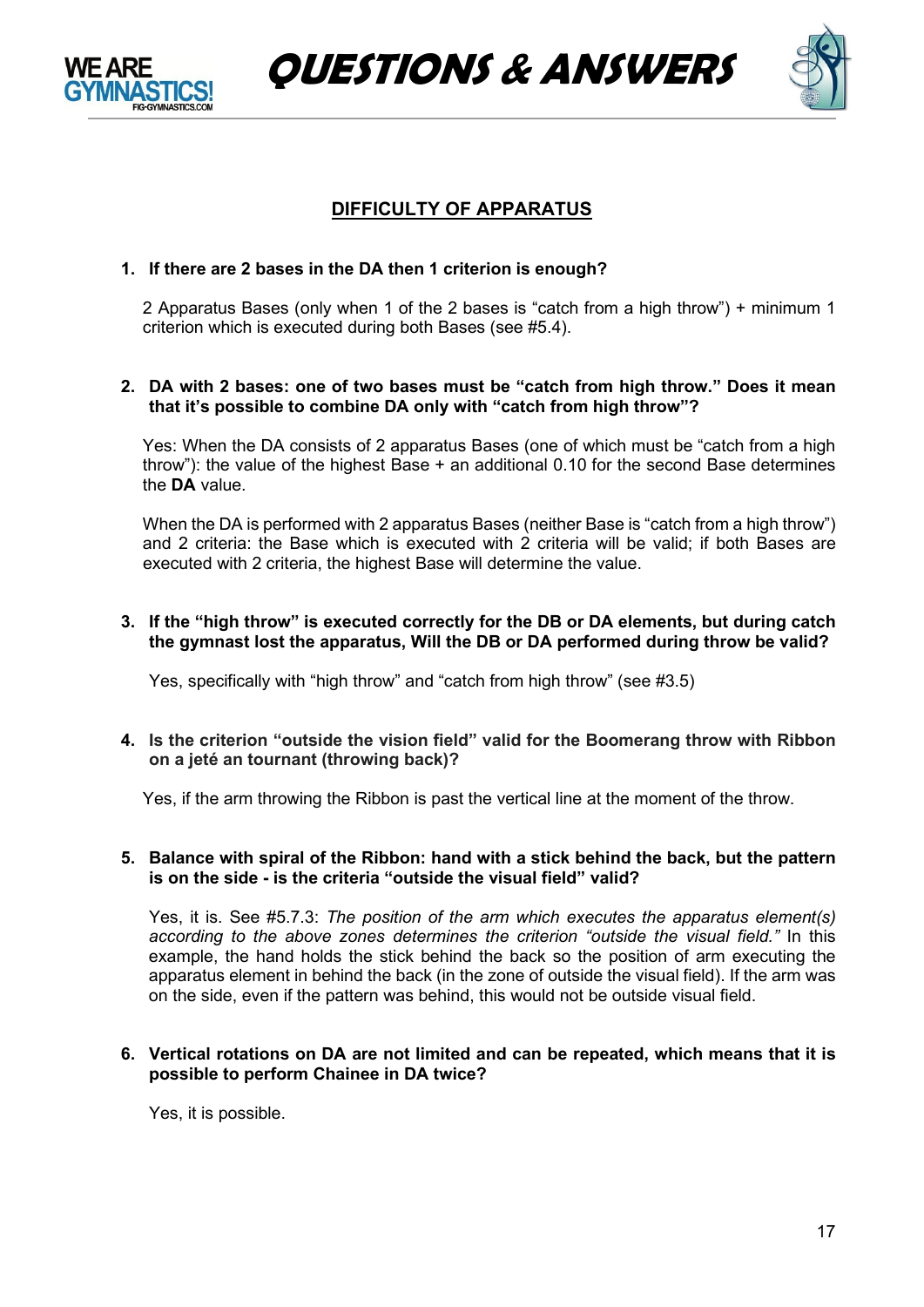



#### **7. Can the value of an element be reduced if throw is not high during the DA with "throw" and the DA with the base "catch?" What will be counted: the throw or the catch?**

If the throw is not high this DA will be evaluated as base "small throw" with all ensuing consequences: for the Base "Small throw/catch": the minimum 2 criteria must both be on the throw or both on the catch (not one on the throw and one on the catch). See #5.5.1.

8. There is a small throw for DA. This is a throw-catch. Is it possible to do 1 criterion on **the throw and 1 criterion on the catch to be valid/ accepted? For example, there is a small throw from behind the back and a catch under the leg, or you need 2 criteria during the throw or 2 on the catch.?**

For the Base "Small throw/catch:" the minimum 2 criteria must both be on the throw or both on the catch (not one on the throw and one on the catch). See #5.5.1.

**9. If the mill is performed overhead is the criterion for DA "outside the visual field" valid?**

No, this criterion is valid only if the arms are past the vertical position (directly overhead is not past the vertical line).

#### **10. Does DA with 9 DBs count in performance order, regardless of the value of difficulty ?**

Yes, in performance order 9 DBs for SR and in performance order 7 BDs for JR.

#### **11. In the exercise a gymnast may perform 3 pre-acrobatic elements in DA and before the DB. In case a pre-acrobatic is used before DB (walkover in back-scale balance) and that is already 4th pre-acrobatic element - what happens? Is DB canceled?**

The DB is valid because the rotation before is not part of the DB definition or value. For DA: the first three pre-acrobatic elements in performance order are considered for the criterion « rotation » whether or not a DA is performed (see #5.8.6).

#### **12. The gymnast rethrows the Ribbon at the end of R such that the Ribbon stretches out flat across the ground. Is R valid?**

R is not valid. At the end of R stick of the Ribbon must be caught after throw (see #4.2.2.3)

**13. Can the gymnasts use the same type of mills in two different DAs? Example: the gymnast performs mills behind her back once during a Balance for DA and then does the same style of mills while doing a body wave for a second DA?** 

For DA: Yes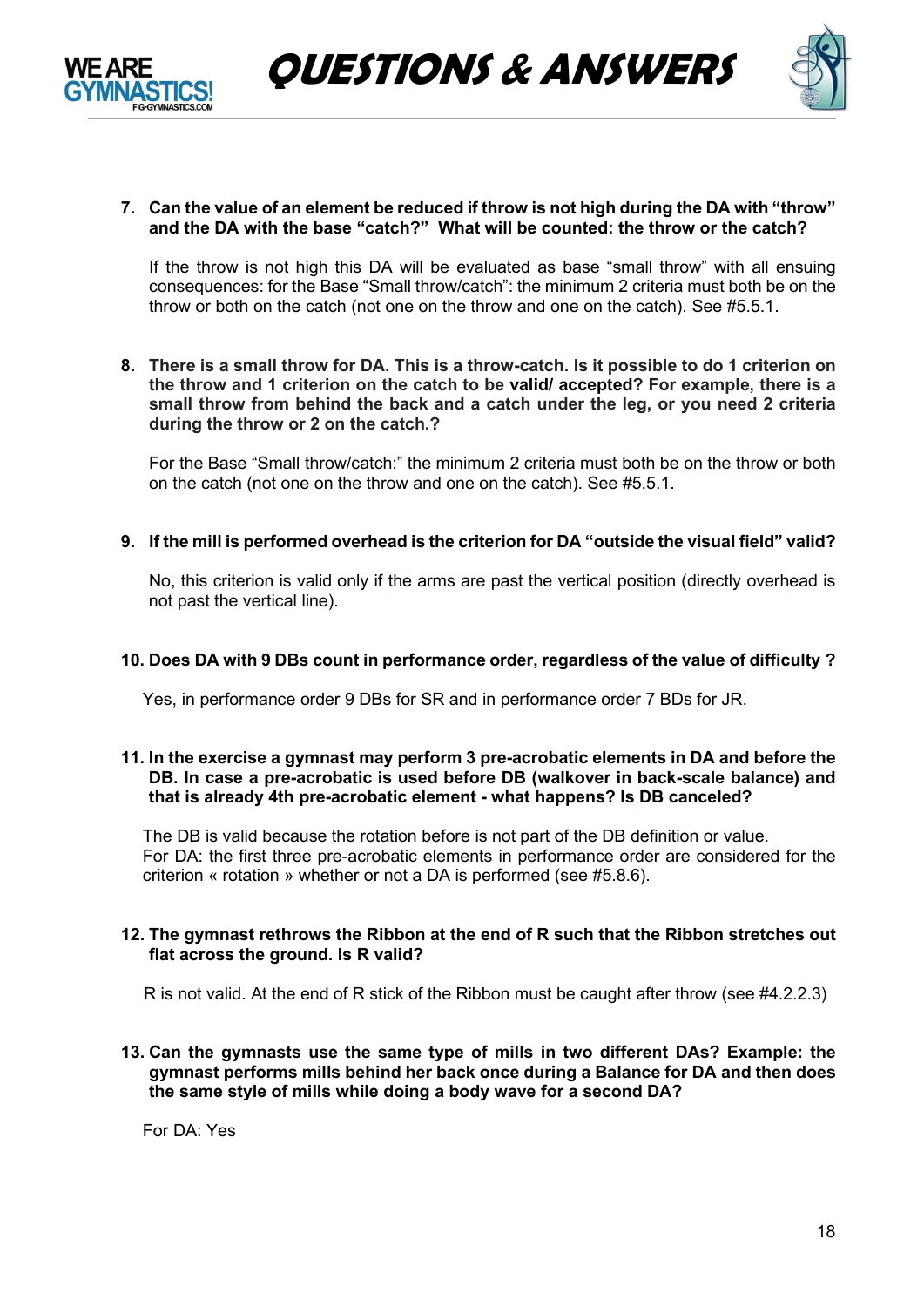



**14. Can two different Ball rolls in a row be done while lying down? Example : a gymnast does one roll from her feet to her hands (out of vision) while lying on her stomach, could she then do another roll from her hands to her feet?**

Yes, it is possible because the DA are not identical.

**15. How many of the four mandatory small circles in mills should be out of the visual field, in order for the criterion to be counted?** 

For one complete mill (min. 4 circles) it would be necessary for a minimum of 2 of the 4 circles to be performed « outside the visual field » with the understanding that 4 circles all can be « outside the visual field. »

#### **16. "Illusion" is a DB with value 0.20 point - not a pre-acrobatic element. Is it correct?**

Yes, it is a DB.

**17. Can a gymnast use "Illusion" in DA as non-acrobatic element (illusion in DA as criterion "DB"), and she can perform 3 pre-acrobatics in DA?** 

Yes, she can.

**18. Table of pre-acrobatic elements (#4.3.2.). Rotation #13 with raised leg (like illusion but not DB) – is it a pre-acrobatic rotation?** 

Yes.

#### **If we use it for limited 3 DA with pre-acrobatic, we can use only 2 others?**

Yes, it is counted as one pre-acrobatic elements and two others from different groups are possible.

#### **19. There must be 2 Figure-8 in the Ball routine, should they be different?**

If performed in DB, they cannot be identical; otherwise, it is choice of the gymnast and can be repeated.

#### **20. If there is a second base throw after the mills, should the second Club rotate at the moment of the throw?**

In order to "combine" bases, a "catch from a large throw" must be one of the two bases. This example will not be "combined" so the performance is the choice of the gymnast.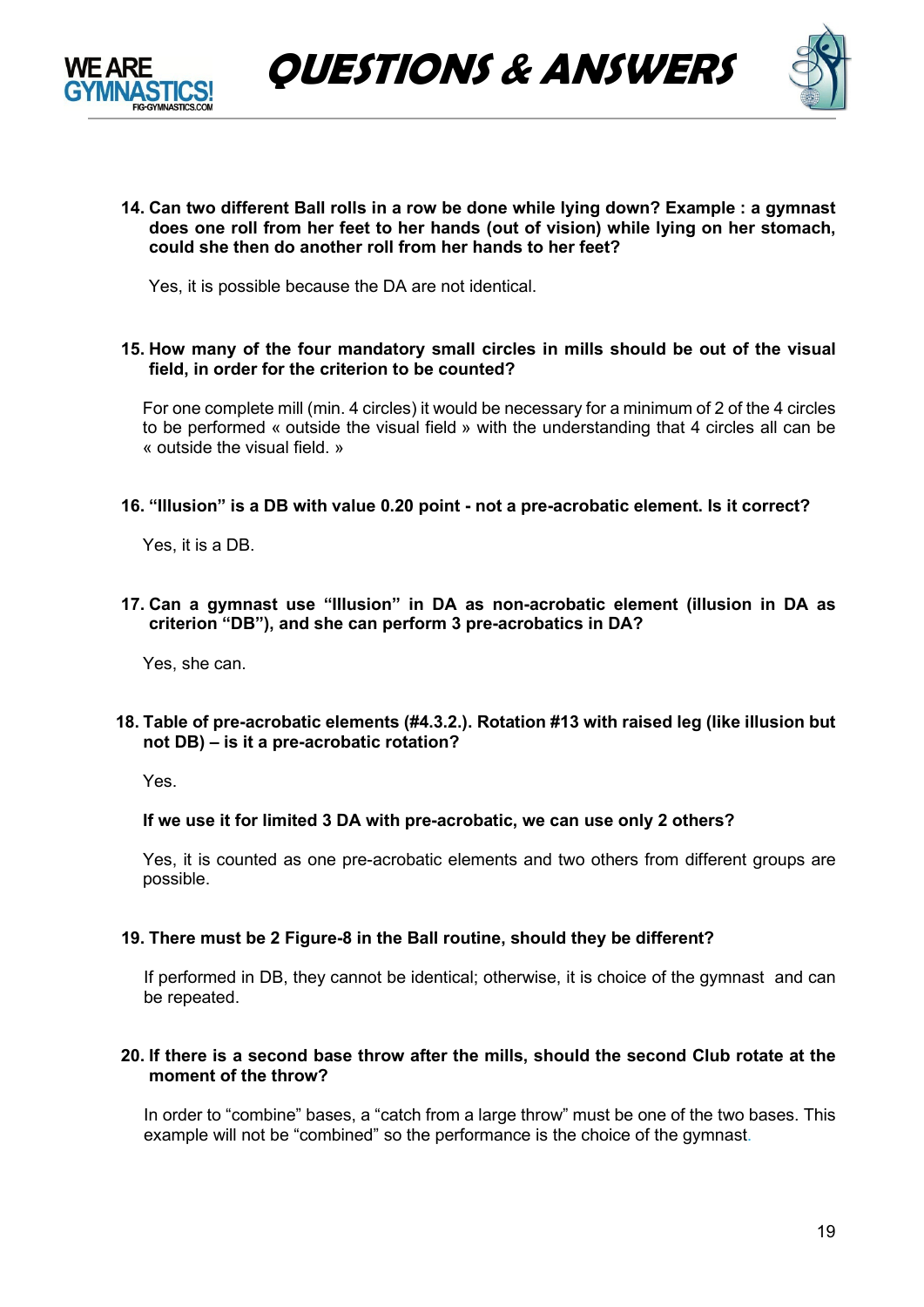



**21. To clarify: Hoop: can a gymnast perform a roll on the hands in a forward roll, and the same roll on a forward walkover?**

Yes; the rotational element is different so this is not an identical repetition.

**22. Will the following positions be valid for criterion "position on the floor"?**



All these examples do not meet the criterion for "Position on the floor".

Position on the floor – "Apparatus elements performed while lying down in a position on the floor from the **beginning to the end** of the element**:** the **full trunk must be lying flat on the floor** regardless if it is facing up or down or on the side (#5.9.3)

## **23. How to evaluate DA? For what mistakes will the DA not be counted?**

According #5.8:

DA elements will not be valid in the following cases**:**

- A Base or criteria not performed according to its definition
- Loss of apparatus during a **DA** element
- More than **9 DA** with "**DB"** criteria **of 0.10** and higher, evaluated in performance order
- More than **3 DA** with pre-acrobatic elements as "rotation" criteria, evaluated in performance order
- The Pre-acrobatic element from the same group performed in more than 1 **DA**
- Loss of balance with support on one or both hands or on the apparatus
- Total loss of balance with fall of the gymnast while executing **DA**
- Performed during any phase of **R**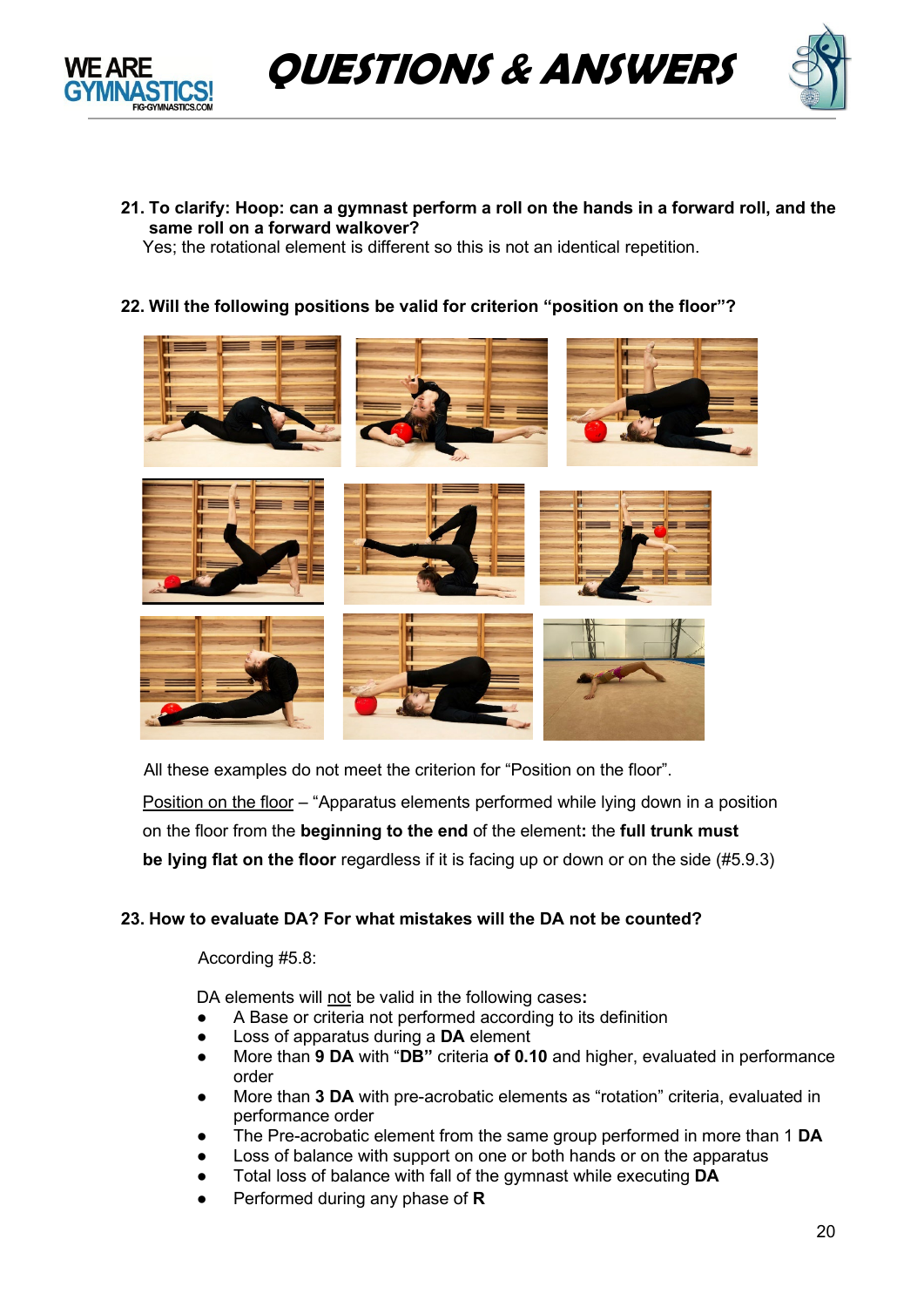



**24. It possible to perform different vertical rotations from the same group of vertical rotations in different DA? (jump/skip/hop with turn with different positions of the legs) with different base and criteria?** 

Yes, in DA the limit is only in the use of pre-acrobatic elements.

**25. Is it possible to perform (repeat) an identical base and criteria during different vertical rotations? Example: large roll of the Ball arm-back-arm with chainee and then the same large roll with rotation on the knees 360°?**

Yes, it is possible.

**26. Is it possible to perform (repeat) in DA an identical base and identical criteria during different DB? Example: large roll of the Ball arm-back-arm with Italian Fouetté (value 0.50) and then the same large roll with Passe Pivot 3600 (value 0.10)?**

Yes, it is possible, both DA will be valid because the DB (for DB criterion) is not identical DB: second DB will not be valid with identical repetition of handling.

#### **27. In a Combined Difficulty a gymnast performs 2 DA, 1 on each DB. Judges of subgroup DB1-DB2 evaluate Combined Difficulty as 1 DB.**

Yes, if all requirements are met.

#### **Judges of subgroup DA1-DA2 evaluate criteria DB as 1 or 2 Difficulties out of 9 limited DA elements with DB?**

In Combined Difficulty criteria DB are evaluated two times (one time for each of 2 bases).

**28. Critieria for DA (5.9.3): What does last point exactly mean? And compared to second point what is the difference?**

| <b>Rotation:</b>                                                   |
|--------------------------------------------------------------------|
| minimum 360 <sup>0</sup>                                           |
| this criterion is not valid for <b>DB</b> which include a rotation |
| <b>DB</b> may not be used as an element of rotation                |
|                                                                    |

DB with rotation will not be "validated" as element of rotation (only validated as "DB")

#### **29. During a large roll half of the Hoop or Ball is outside visual field and the other half is not, can it be claimed "outside visual field?**

Yes, because the Hoop passes through a valid zone "outside the visual field" during the roll described.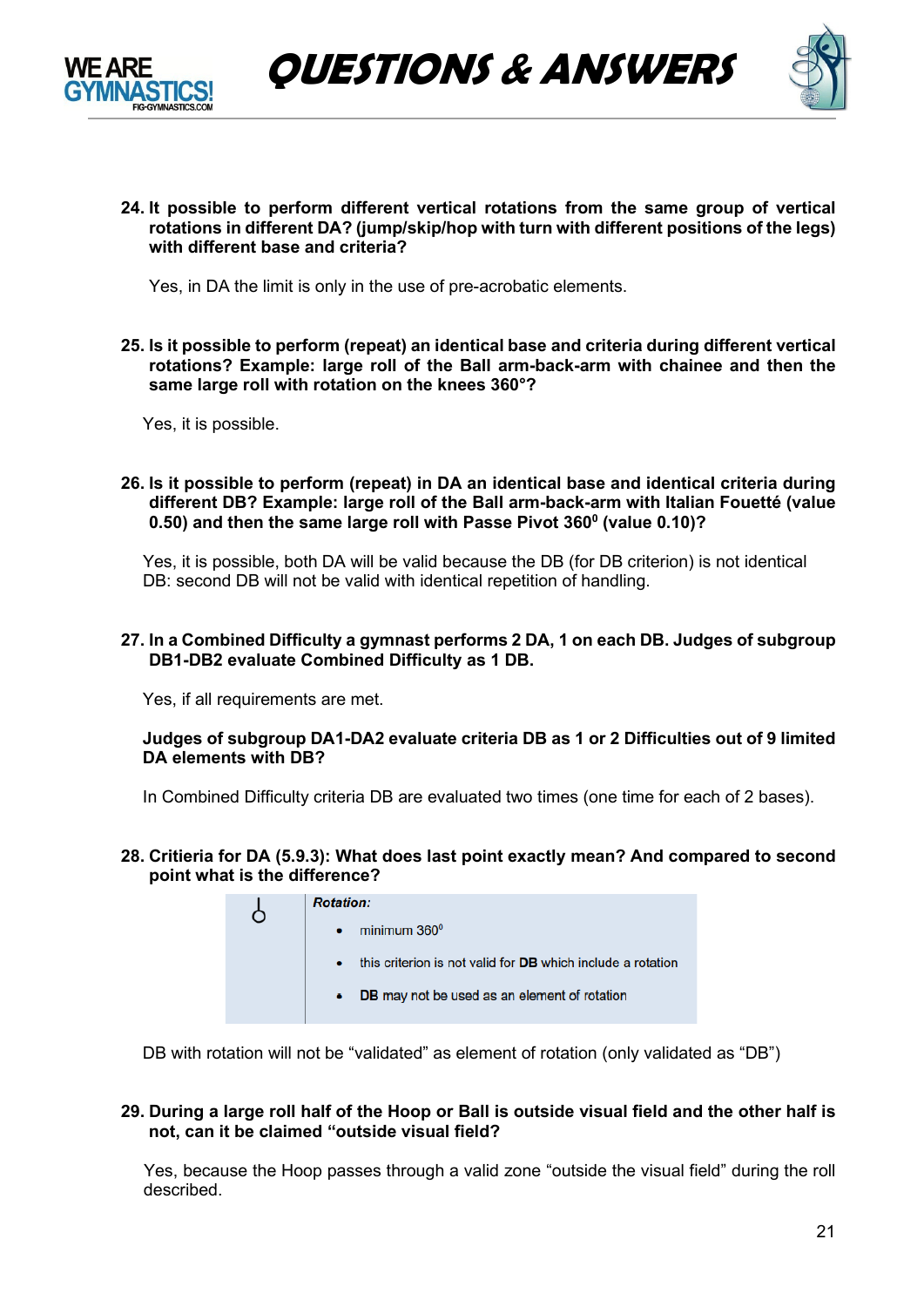



**30. Hoop and Ball: Large roll on two parts: if a gymnast does a large roll across the arms in front and another roll across the arms behind her head, are both rolls valid? They are the same base?**

Yes, same base (large roll) but not identical, so both are valid

**31. Hoop: Large roll covers one arm, then rotation on the neck, then immediately into roll on the second arm. Is it 2 bases – Large roll + rotation (on the neck, during body rotation 3600 )?**

No, this is not Large roll because it is interrupted (see #3.6 explanations). Large roll: A minimum of two large segments of the body must be passed over: from the right hand to the left hand over the body.

#### **32. Ball: Large roll covers one arm, then unstable balance on the neck, then Ball immediately goes into roll on the second arm. Is it 2 bases – Large roll + unstable balance (out of vision, during body rotation 3600 )?**

No, this is not Large roll. because it is interrupted (see 3.6.1 explanations). Large roll: A minimum of two large segments of the body must be passed over: from the right hand to the left hand over the body**.**

#### **33. If the Hoop rotating around its axis and at the same time rolling over two arms and back, is it possible to get 2 bases 'Large roll' + "rotation around the axis" (0.40+0.10)?**

These are 2 bases: "rotation around axis" and "sliding" (because the Hoop is not performing a true roll; for sliding, two parts is possible but not required); only the highest base performed with two criteria will be evaluated (see #5.6.3).

**34. Free rotation of the Hoop on open palm, and then immediately small throw/ rebound from open palm – is it possible to give 2 bases "rotation around axis" + "small throw" (value 0.30+0.10)?**

See #5.11: This Base can only be performed in DA without the hands, which includes the open palm which is considered the hand; additionally, 2 Bases are only validated together when one is catch from a high throw. This example would be validated according to #5.6.3 if performed with two criteria.

#### **35. How to evaluate throw of the Hoop around its axis, if gymnast performs it less than 2 heights? Do we have criteria "around axis" for small throw? Evaluate as small throw (value 0.20)?**

Any throw with less than the required height is evaluated as small throw.

#### **36. Catch into a Large roll: how to evaluate this base?**

After high throw **-** need 1criterion - value 0.40+0.10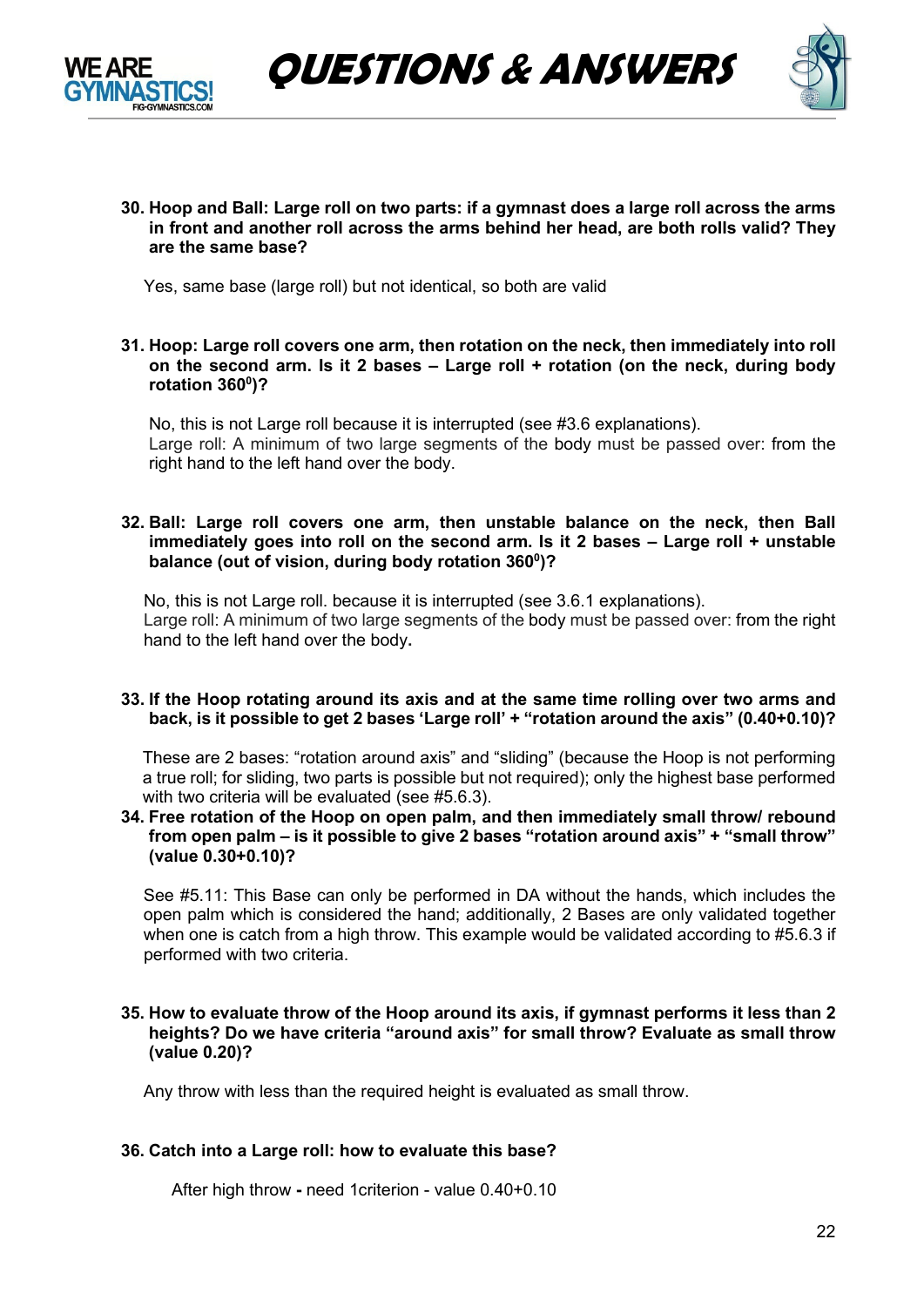



**37. High throw of 1 Club with 2 criteria, (value 0.20) then under the flight is a Large roll of the second Club outside the visual field during body rotation (value 0.30). Are these 2 different DA or 2 bases?** 

These are two independent DA.

**38. High throw of 1Club (no criteria), during the flight – walkover backwards, one Club is on unstable balance on foot (base – unstable balance, criteria: outside the visual field, body rotation). Is it only 1 DA with unstable balance value 0.20 or 2 bases in 1 DA with value 0.20+0.10=0.30?**

This is only 1 DA value 0.20 (unstable balance as a base)

**39. Transmission of the stick of Ribbon around the foot, outside of visual field in Kb Pivot. Is it DA?**

No, this Base in not in the DA table (see #5.14). It is handling for DB (see #3.7.4).

**40. Hoop: is it possible to perform a small throw as a second base on the second DA? After any other base or after high throw only?**

Only together with a "catch from a high throw" in order to use a second base (see #5.4)

#### **41. How will the judge evaluate an attempt of a DA element in order to know how to count a maximum 20 in performance order?**

*#5.2. Requirements: Minimum 1, Maximum 20 DA elements will be evaluated in chronological order (regardless of the technical execution of the DA). Additional DA elements will not be evaluated (No Penalty).* When a judge identifies a valid Base (regardless of the execution) and identifies two criteria (even if they are not performed by definition or they are performed with technical fault(s), the element is considered a DA.

#### **42. Please clarify how to count the max 20 DA (junior: 15) #5.2. says that max 20 DA are evaluated in chronological order. If a gymnast performs 23 DA and, the first 3 are with loss of apparatus: can the next 20 be evaluated? Or 20 in performance order regardless of valid or not?**

The first 20 in performance order regardless of whether they are valid or not (See #5.2).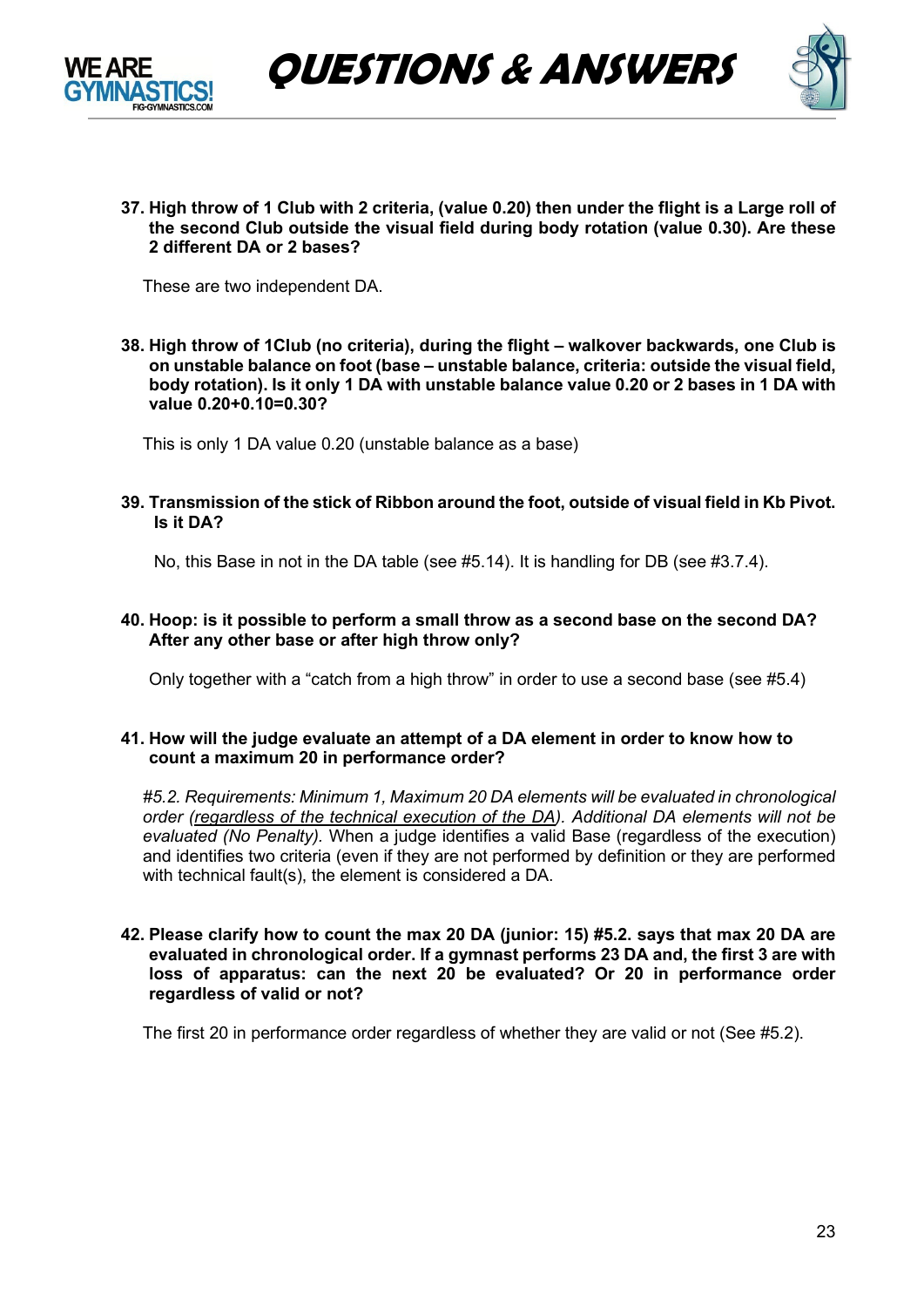





# **ARTISTRY**

**1. A gymnast loses the apparatus during Dance Steps. Artistry judge removes 0.5 for the fact that there is no dance link. Does the E judge remove 0.7-1.0 for the loss?**

Yes, the Steps are not valid (#4.4) and the Execution judge takes the penalty for the loss depending on the severity.

**2. What is the penalty for the Dance Steps being less than 8 seconds? The rules say "for the absence of each Dance Steps it is 0.50."**

Penalty is 0.50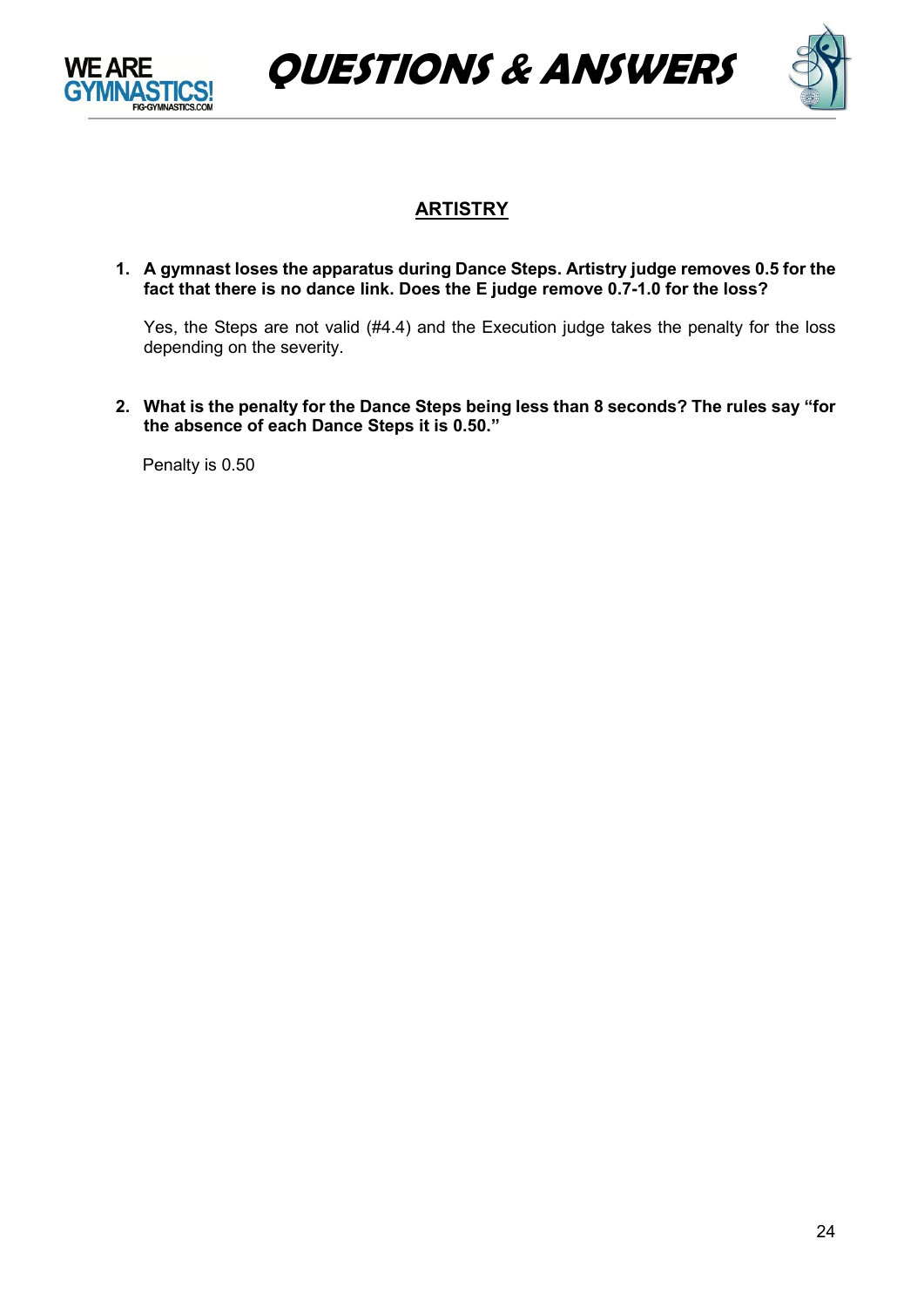

**QUESTIONS & ANSWERS**



# **GROUP DIFFICULTY**

**1. It is possible to perform 1 Combined Difficulty in Group discipline. If gymnasts perform 2 Combined Difficulties, then the second Difficulty is counted as 2 isolated difficulties or it is not counted at all?**

No more than 1 Combined Body Difficulty may be performed in an exercise (# 2.8.7):

- Only 1 Combined Body Difficulty will be evaluated
- Additional Combined DB will be evaluated as isolated DB (No Penalty)



Yes, it is possible if there is not criteria on the throw. This will be one Collaboration.

**3. Is it possible to perform CC on a raised gymnast (lifted gymnast, Balls rolled over her)?**

Yes, it is possible as long as the definition for CC is met.

#### **4. Can you perform identical pre-acrobatic rotations on DE and R?**

No, it is not possible; repeated rotation in chronological order will not be counted (see #5.4.6).

#### **5. Can we repeat the same pre-acrobatic group in R and CR?**

Yes, it is possible : these two components are judged by different subgroups of judges and the text does not prohibit this.



The Collaboration will not be valid. Throw of multiple apparatus must be performed in *opposite directions*: each apparatus is thrown in a direction 180° opposite from the other.

**7. Can a series in CR be performed by 1 gymnast (i.e., only CR1) or can be performed in CR2 and CR3 as well? How many gymnasts should do the series?**

A series can be performed by 1, 2 or 3 gymnasts. The series must be performed by all gymnasts performing the main action (see #6.5.11).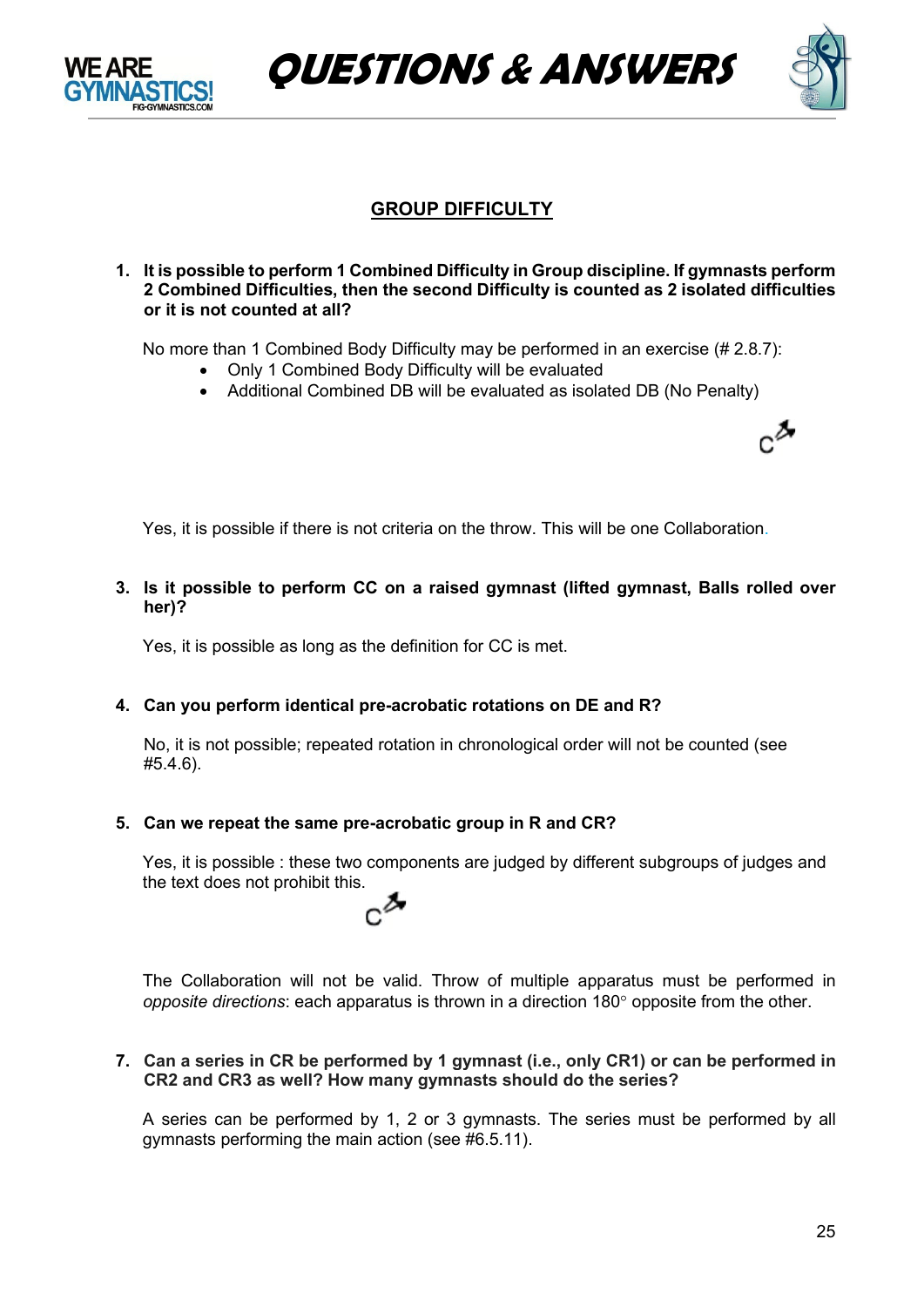



### **8. Is it possible to "walkover" a gymnast in CR who is laying on the floor?**

Yes, it is possible to pass over the "center" of a gymnast who is lying on the floor (see #6.5.11) as an "obstacle."

**9. CL Collaboration - is it possible for a gymnast to participate by means of the apparatus (not to hold a gymnast, but to roll a Ball to her)?**

As long as she is involved in the Lift/support of a gymnast in some way (see #6.9.4.1), she may also roll a Ball as part of her participation.

#### **10. How are Illusions counted (Body Difficulty Element value 0.20)?**

They are counted in the minimum 4, maximum 6 DB.

**11. Please explain how to measure double the height of 5 gymnasts in DE, especially if not all 5 gymnasts perform of same height?**

If all gymnasts do not throw to the same height, the lowest height would be determinative.

#### **12. Can we still use DB elements with 0.10 value with rotation (Jumps, Passe Pivot in DE as a criterion for Rotation, not for BD)?**

Not, it is not possible. #4.4: The criterion "rotation" is not valid for **DB** which include a rotation.

#### **13. Please, explain, how to count DB which are performed during DE:**

DB are counted only as DB; it is possible to perform them together with the DE for choreographic purposes and in the DE, they have no additional value because there is no longer the criterion "DB" in DE.

Example DE: "large throw" on turning leap, catch apparatus lying on the floor.

Value:

DB: 0.40 (1 DB) DE: 0.20 (DE base) + 0.20 criterion "large throw" + 0.10 criterion "position on the floor"  $= 0.50$ 

#### **14. If there is a DB which is intended to be performed simultaneously (i.e., the only Jump) but, because of a technical fault, one gymnast is a bit late and another gymnast too early etc.: should the penalty 0.30 be applied**

This penalty is applied as a fault of the organization of the Difficulties (#2.2.6.3); it is **not** applied as a consequence of technical fault(s) (i.e., loss, lack of synchronization, etc.).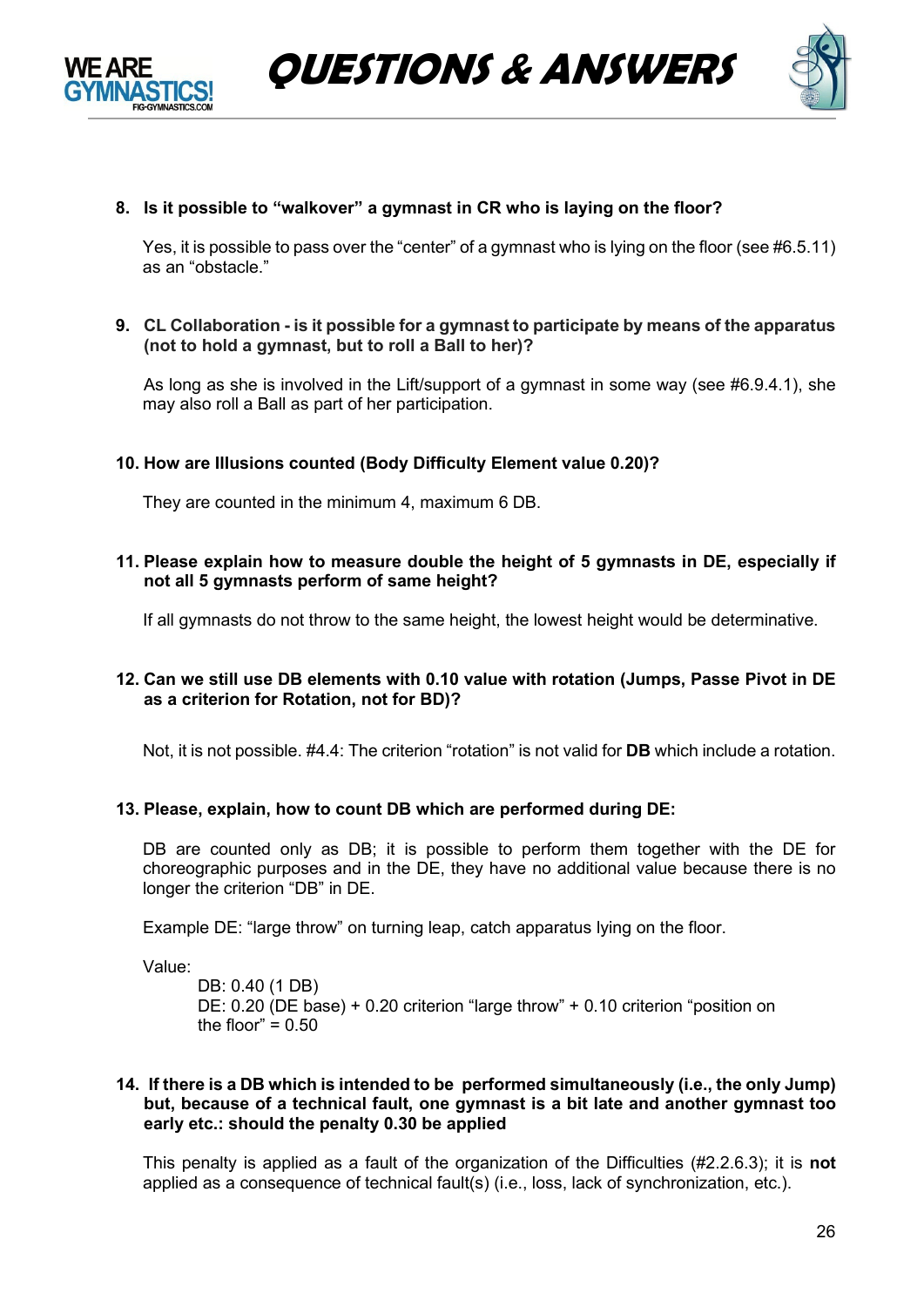



#### **15. It is written in the COP that if an apparatus technical element is performed identically during two DB, the second DB in performance order is not valid. What if DB is performed under the throw, how is defined different apparatus technical element?**

Isolated DB "under the flight" is a type of handling; therefore, it may be performed only one time in each exercise regardless of the type of throw/Boomerang.

Series of Jumps/Leaps: includes throw of the apparatus during the first DB, second DB under the flight, and catch during the third DB. If the apparatus is lost during the third DB in the series, neither the DB under the flight nor on the catch are valid. Only first DB performed during throw of the apparatus is valid. This series is possible in addition to an isolated DB performed one time under the flight.

#### **16. «An identical repetition of the same criteria cannot be performed and repetition of the same criterias are not evaluated (No Penalty). The exchange may still be valid.»**

**What is considered as an identical repetition of criteria in exchange? Example: throw of the Ribbon behind the back without hands (with leg) during cartwheel and then the same throw but with walkover forward.**

This is not considered identical because the second throw is with a different rotation.

#### **17. For Ribbon: the stick (not the fabric) must be caught to be R valid in Individual exercises (#4.2.2.3; #4.9) and Groups (#5.2.4.3; #5.10). Is it correct?**

Yes, it is.

#### **18. How should the judge evaluate R for 3+2 exercise: should the gymnasts perform the same criteria with each of the apparatus?**

Yes, it is necessary for Difficulty elements in the first sub-group (DB, DE, R) to follow the same principle as explained for DE #4.3.3, which is that:

- $\circ$  identical criteria, performed with each apparatus (i.e.: 3 Ribbons are caught identically "outside the visual field" and 2 Balls catch identically "without the help of the hands")
- o the same number of criteria for each type of apparatus must be performed on the throw and/or the catch

R elements should follow this same principle above as it relates to the number and type of criteria performed.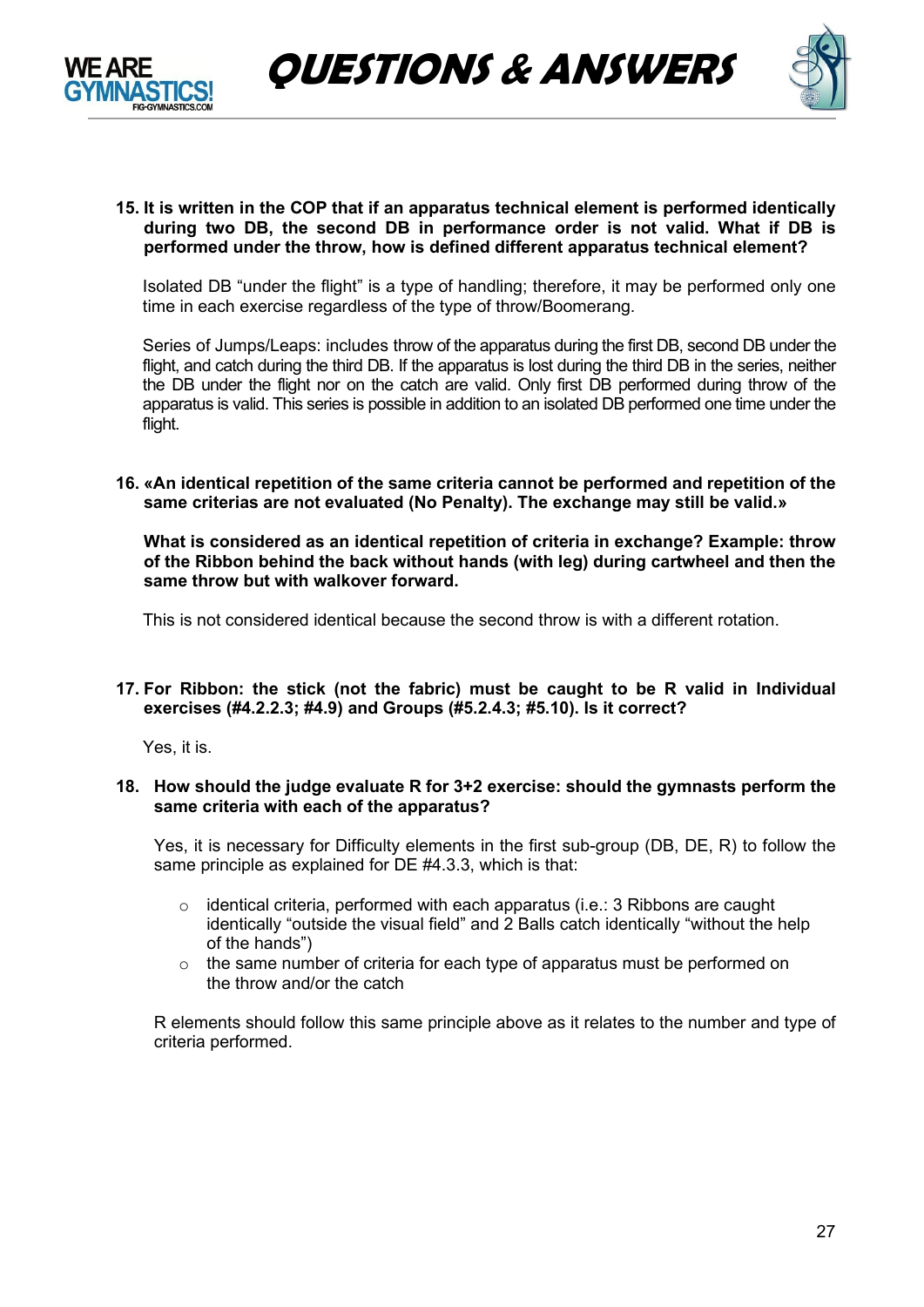



### **19. Is there any limit for performing vertical rotations and DB rotations during Collaborations, for example can chainee be used many times?**

No, there is no limit for performing vertical rotations and DB rotations. There is limit for preacrobatic elements. Each group of pre-acrobatic elements. May be used one time in CR, either isolated, in a series, or repeated within one CR in any order (# 6.5.7.). Pre-acrobatic elements may be used in CC; the same pre-acrobatic element group may be used one time in CC and one time in CR.

**20. Criteria for CR has to be performed by the gymnast performing the main action?**

Always the gymnast performing the main action (#6.5.10.2)

**21. Three or more apparatus thrown in the same or opposite directions: may be thrown in a joined construction as long as there is a minimum of 3 apparatus. If three or more apparatus are thrown to different directions, but not exactly opposite or in the same direction, is this valid?** 

Yes: 3 or more apparatus can be thrown in any direction(s) (see #6.6.1.2).

#### **22. Do both gymnasts performing the main action need to perform also identically multiple throws without help of the hands? Or it's possible to perform the criteria identically but one gymnast performs it with one apparatus and the other gymnast performs it in multiple throw?**

If the gymnast performing the throw of multiple apparatus executes criteria, this criteria is valid for the Collaboration; if a second gymnast performs the main action, throwing only 1 apparatus, it is not necessary for her to perform the same criteria or any criteria (as throwing 2 or more apparatus is very different than throwing one apparatus).

### **23. Criteria in CR Collaborations: if a gymnast is travelling under the knee level it's not enough to validate +0.10 for criteria passing over? For example, with Balls, a gymnast is below knee level and the Ball is not moving freely, thus +0.10 can't be awarded?**

Yes, it is correct.

### **24. How many steps are tolerated in CL?**

It's not measured by steps, but no more than 4 seconds (see #6.9.3)

**25. If 2 gymnasts are performing a series in CR2, is it given once or per gymnast?** It is given once per Collaboration (see #6.5.11).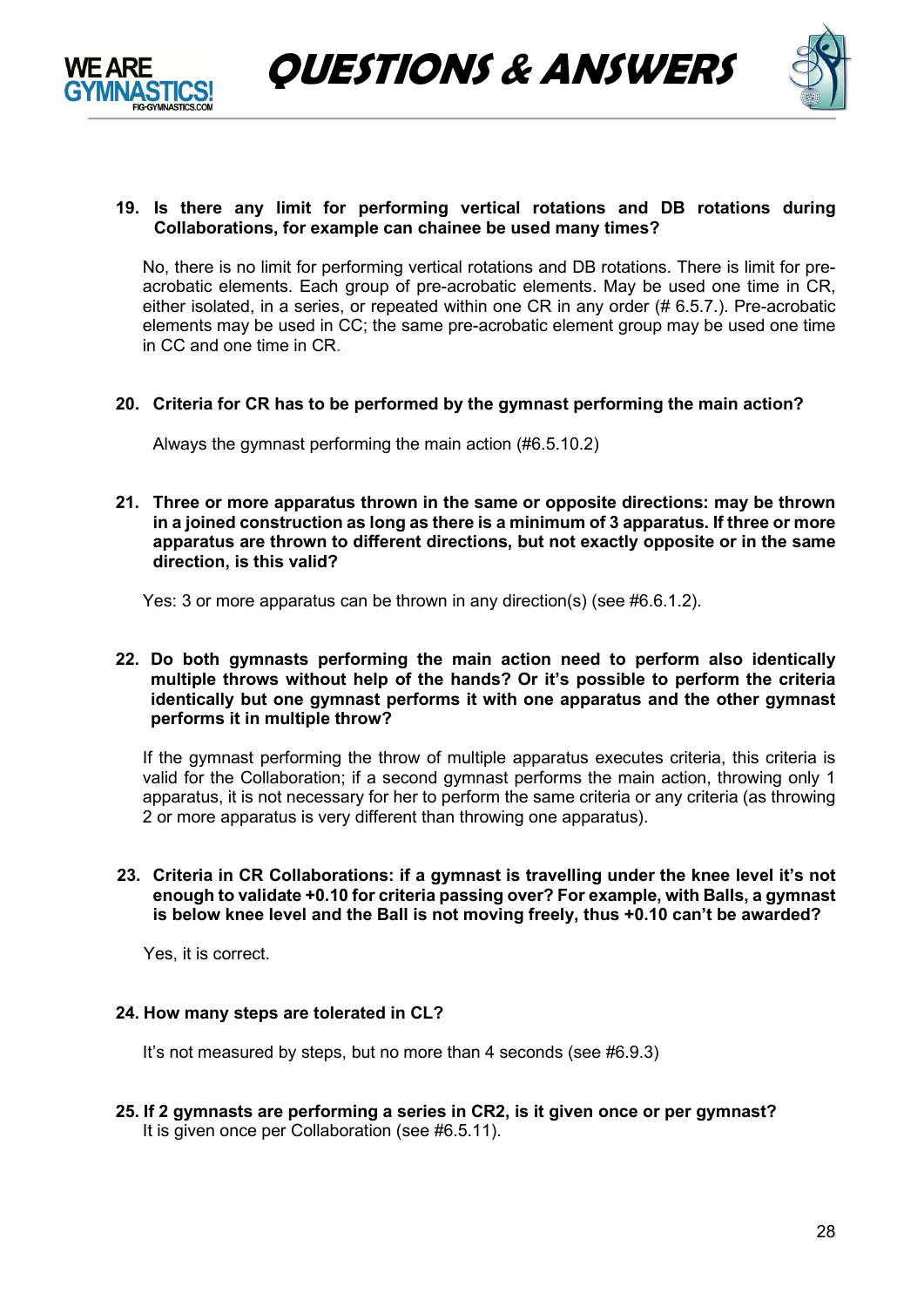





### **26. Can Boomerang be used as an apparatus obstacle for CR?**

Yes, it is possible, as it's not considered as a throw.

**27. In a Collaboration of CR2, can 1 gymnast do criteria under the flight and the other do criteria outside visual and no hands during catch in rotation and both are valid?**

Both are performing the main action so they must do the same criteria (see #6.5.10.2).

**28. For a throw of two apparatus: can one apparatus be "long" and the other be "high**?"

Yes, this is possible.